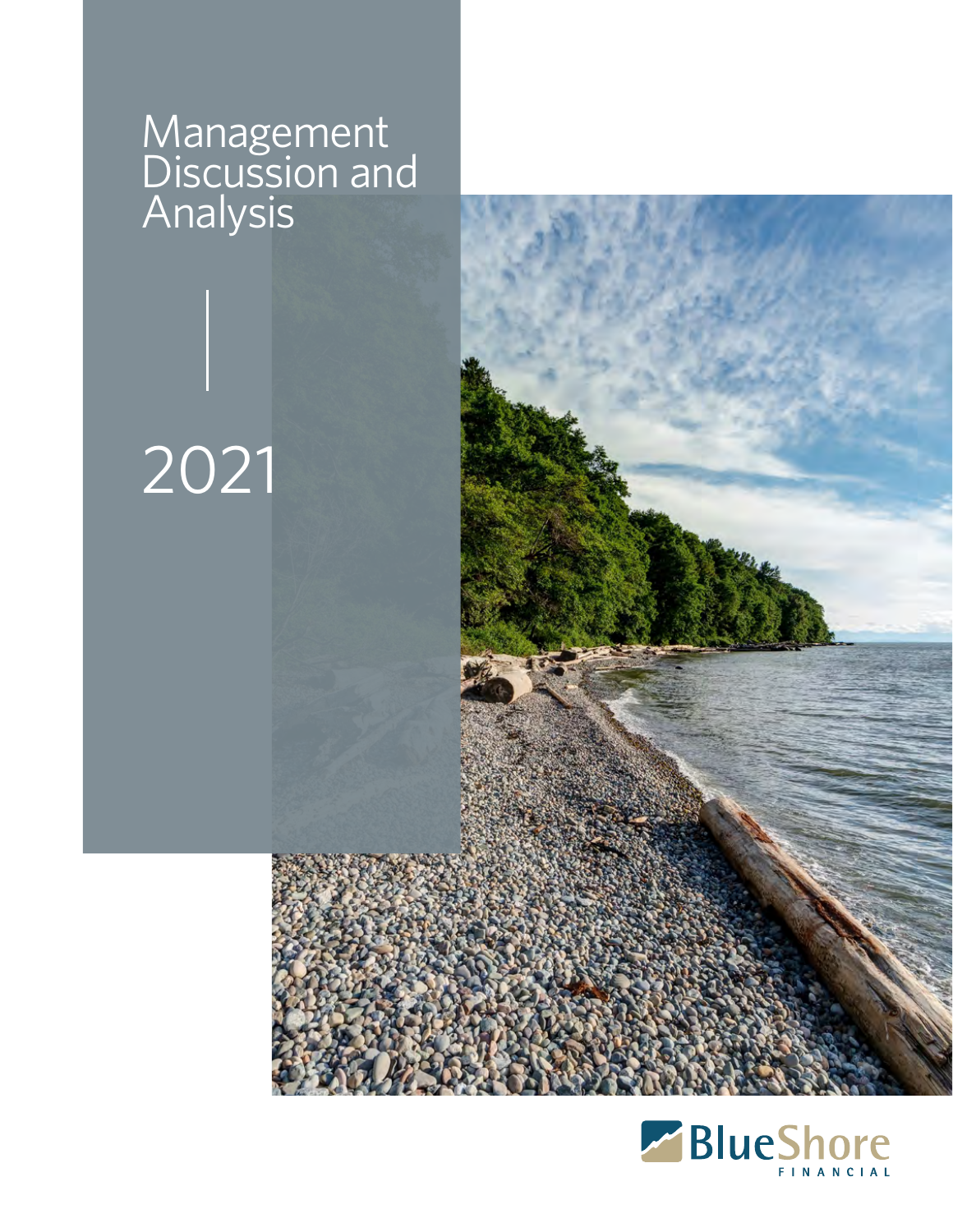# Table of Contents

| Disclaimer on Forward Looking Statements  3          |
|------------------------------------------------------|
|                                                      |
| 2021 Economic Environment and 2022 Outlook  5        |
|                                                      |
| Achievements and Advancements 12                     |
| Lines of Business Performance  13                    |
|                                                      |
| Critical Accounting Estimates  17                    |
| Future Changes to Accounting Policies 17             |
| Compensation Discussion and Analysis 18              |
|                                                      |
| Chief Executive Officer Performance and Pay Review26 |
| Other Compensation Policies and Practices 28         |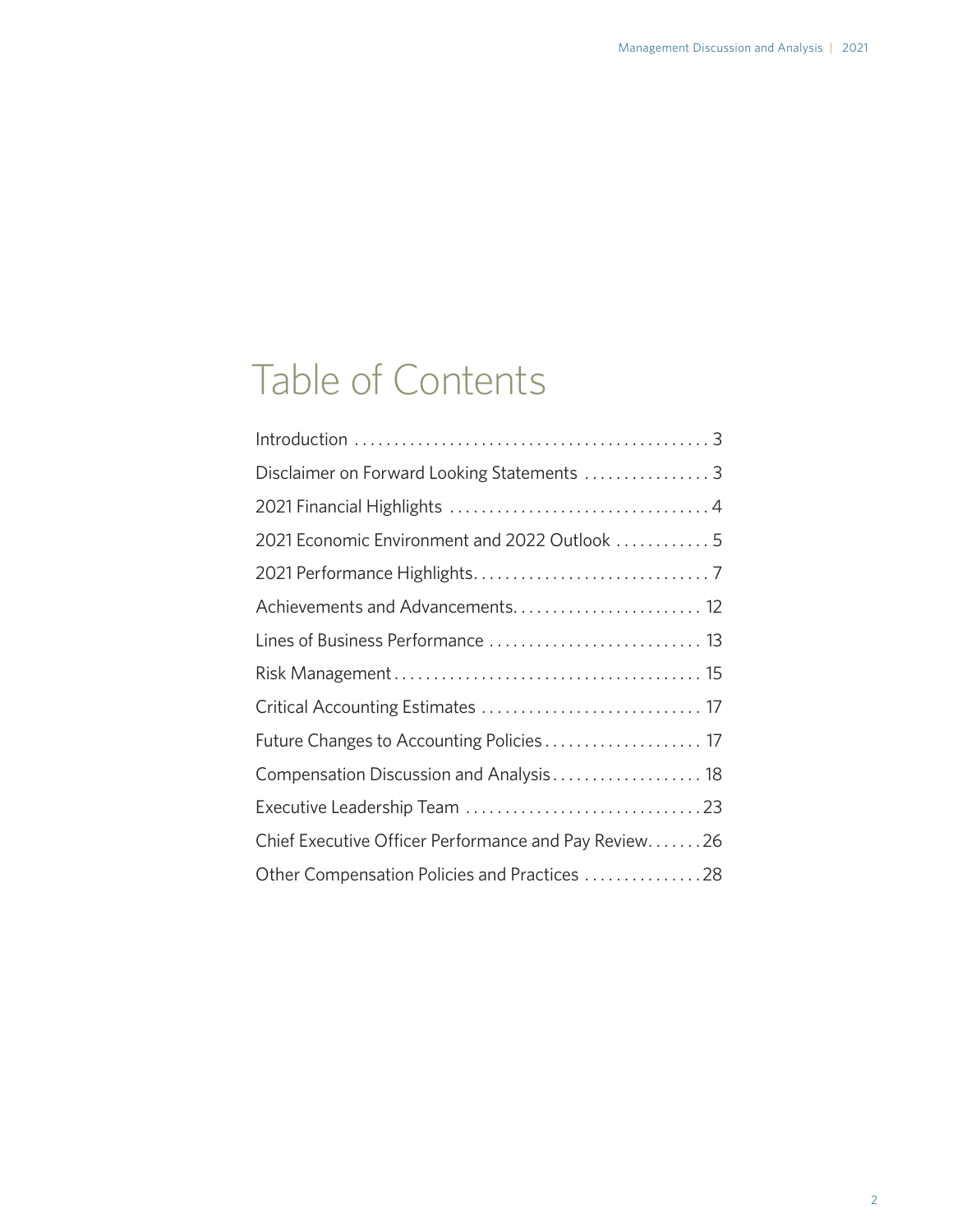# <span id="page-2-0"></span>Introduction

BlueShore Financial ("BlueShore") is a boutique financial institution providing a full range of personal and business banking, wealth management, insurance and commercial lending solutions. BlueShore has proudly served a growing and vibrant community since 1941. BlueShore has 13 branches across Greater Vancouver and the Sea-to-Sky Corridor and has \$6.9 billion in Assets Under Administration. BlueShore has been named one of [Canada's Most Admired Corporate Cultures](https://www.blueshorefinancial.com/about-blueshore/news-events/media-releases/blueshore-financial-named-canadas-most-admired-corporate) for four consecutive years, which is a testament to BlueShore's progressive people practices, positive culture and visionary leadership.

This Management Discussion and Analysis (MD&A) contains information intended to provide a more complete understanding of BlueShore, including its financial and operating performance, and should be read in conjunction with the audited consolidated financial statements as at and for the year ended December 31, 2021. The consolidated financial statements have been prepared in accordance with the requirements of the Financial Institutions Act of British Columbia and International Financial Reporting Standards (IFRS).

# Disclaimer on Forward Looking Statements

From time to time, BlueShore makes written and/or oral forward-looking statements. Forward-looking statements include, but are not limited to, statements regarding BlueShore's objectives and priorities for 2022 and beyond, and strategies to achieve them, the regulatory environment in which BlueShore operates, BlueShore's anticipated financial performance, and the potential economic, financial and other impacts of the COVID-19 pandemic.

By their very nature, forward-looking statements require BlueShore to make assumptions and are subject to inherent risks and uncertainties, many of which are beyond BlueShore's control and the effects of which can be difficult to predict. This may cause actual results to differ materially from the expectations expressed in the forward-looking statements. Readers are cautioned not to place undue reliance on these forward-looking statements.

Any forward-looking statements contained in this document represent the views of Management only as of the date hereof and are presented for the purpose of assisting the reader in understanding BlueShore's financial position, objectives, priorities, and anticipated financial performance as at and for the periods ended on the dates presented, and may not be appropriate for other purposes. BlueShore does not undertake to update any forward-looking statements, whether written or oral, that may be made from time to time by or on its behalf, except as required by law.

In determining expectations for economic growth, BlueShore primarily considers economic data and forecasts provided by Canadian government agencies, as well as certain private sector forecasts. These forecasts are subject to inherent risks and uncertainties. Where relevant, material economic assumptions underlying forward-looking statements are disclosed within the outlook sections of this MD&A.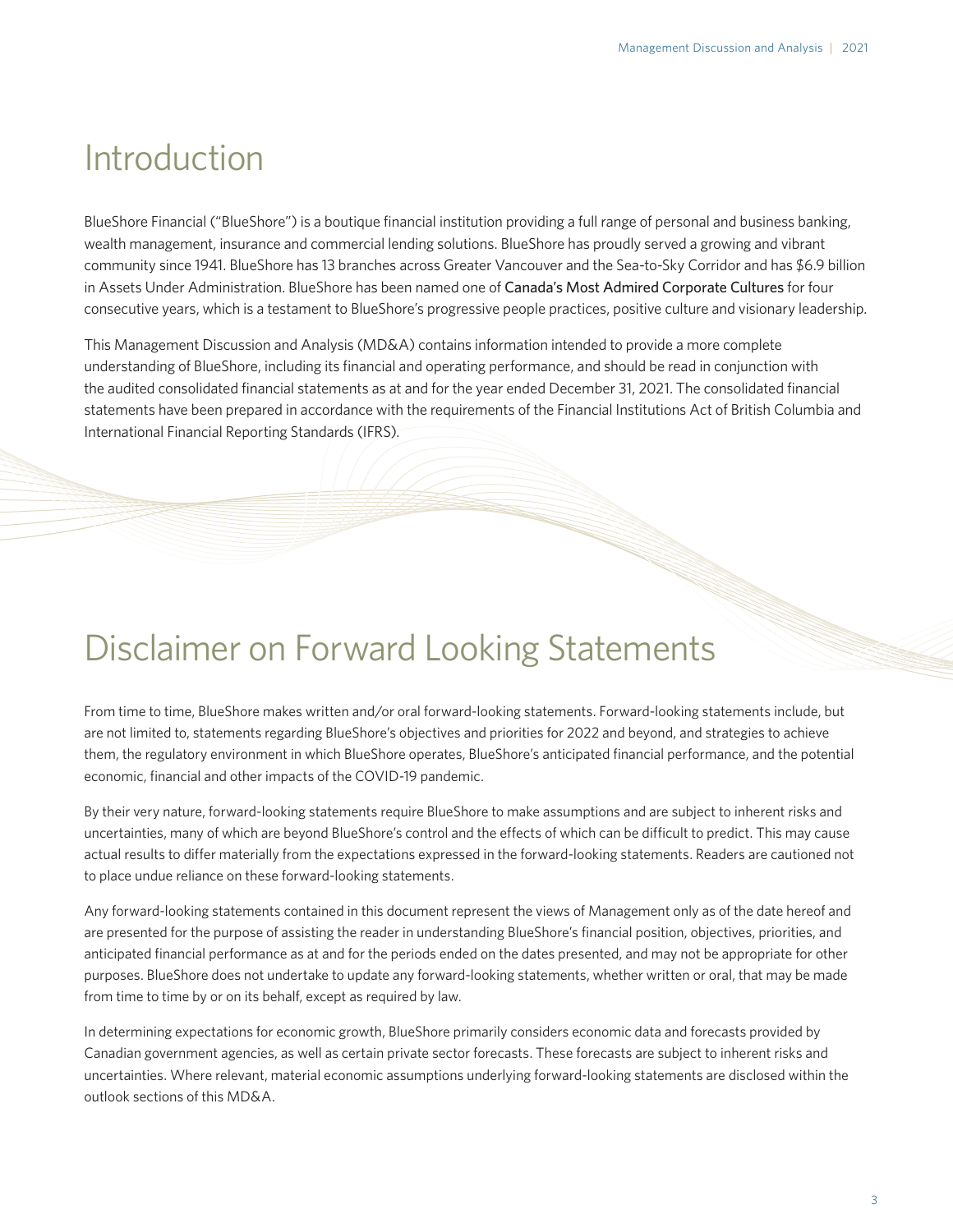# <span id="page-3-0"></span>2021 Financial Highlights



#### **Total Loans and Advances to Members**

\$235.7 million increase, compared with \$78.5 million in 2020. 1

**\$6.9B** 5.8%

# **Total Assets Under Administration**

\$380.2 million increase, compared with \$250.2 million in 2020.

**\$4.6B** 6.8%

# **Member Deposits**

\$292.7 million increase, compared with \$64.7 million in 2020.

**\$1.7B** 25.0%

**17.8%**

#### **Wealth Assets Under Administration**

\$337.0 million increase, compared with \$176.4 million in 2020.

# **Return on Retained Earnings**

Compared with 15.5% in 2020.

# **\$42.0M** 31.3%

# **Net Operating Income**

**Members' Equity**

million in 2020.

\$24.7 million or 8.9% increase, compared with \$37.1

Compared with \$32.0 million in 2020. 2020 included \$9.4 million from a one-time gain.



**13.3%**

# **Operating Liquidity**

Operating liquidity measures available liquidity as a percentage of deposits and borrowings. Above 8.0% statutory requirement and compared with 14.6% in 2020.

**BBB**(HIGH) TREND STABLE

# **Ratio**

### **Long Term Credit Rating**

Long Term Issuer Rating confirmed by DBRS Morningstar.



**13.7%**

# **R-1**(LOW) TREND STABLE

### **Operating Efficiency Ratio**

Operating efficiency measures non-interest expenses as a percentage of income. BlueShore's ratio has improved since 2019.

### **Capital Adequacy Ratio**

Compared with 14.0% in 2020.

# **Short Term Credit Rating**

Short Term Issuer Rating and Short Term Instruments Rating confirmed by DBRS Morningstar.

<sup>1</sup> Balance excludes accrued interest, allowance for credit losses, broker and commitment fees.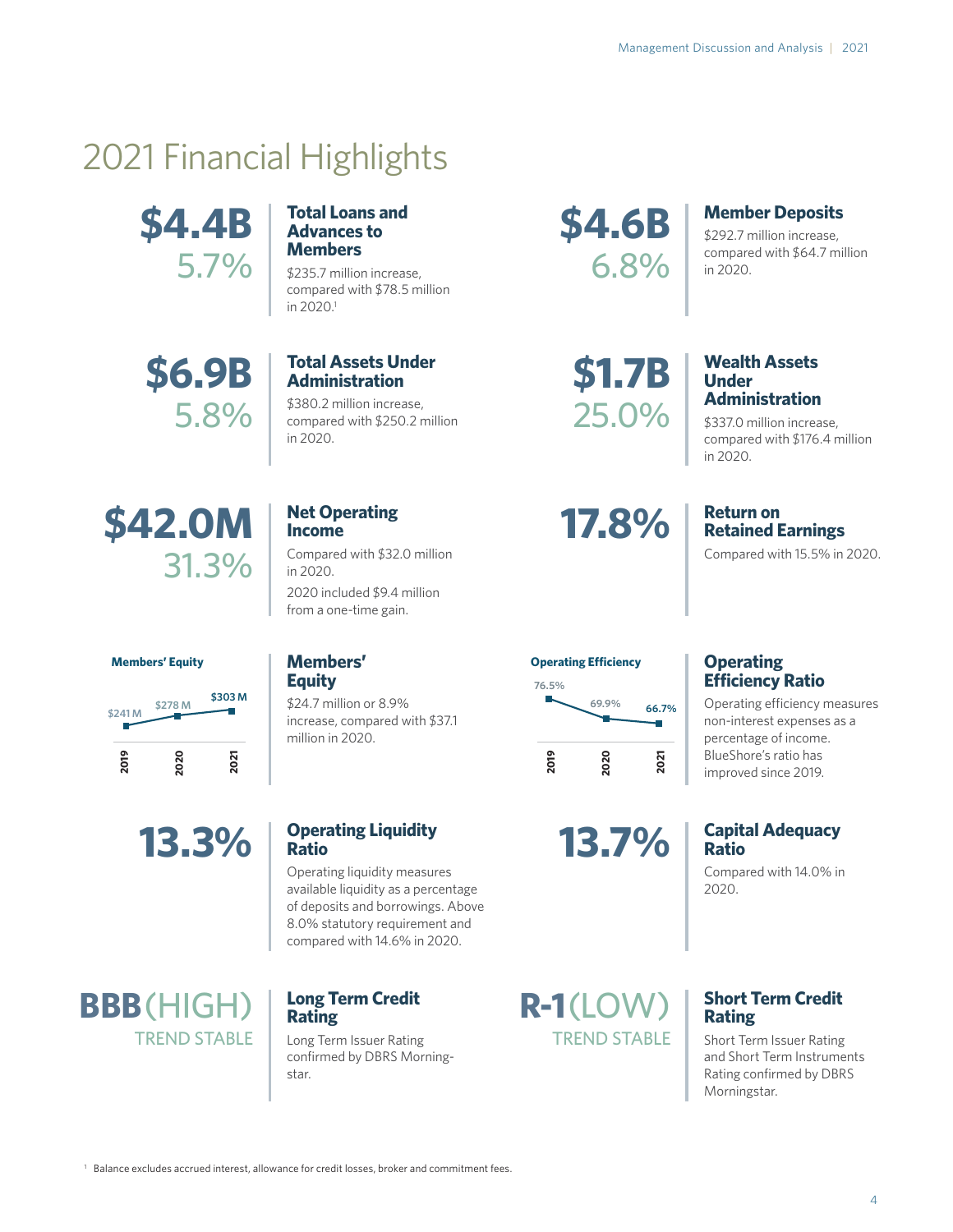<span id="page-4-0"></span>

# 2021 Economic Environment and 2022 Outlook

### **2021 Economic Environment**

The global pandemic presented many challenges to the global economy. While there was a significant recovery from many of these challenges in 2021 as public health restrictions were eased around the world, global manufacturing saw significant supply chain disruptions and labour shortages. These were exacerbated by the emergence of COVID-19 variants such as Omicron, leading to robust demand outstripping supply and causing inflationary pressures to build, thereby dampening the pace of the economic recovery in the second half of the year. Nonetheless, global gross domestic product (GDP) growth is estimated at 5.9% in 2021 as the global economy continued on its recovery path. 2

The Canadian economy grew 4.7% in 2021, slightly below the 5.0% average for advanced economies. 2 Inflationary pressures have persisted longer than originally anticipated and remain elevated. Estimated inflation is 4.7% for 2021, above the Bank of Canada's control range of 1.0% to 3.0%. 1

As the economic recovery progressed throughout the year, the Bank of Canada tapered and eventually ended its quantitative easing program in October, before moving into the reinvestment phase by keeping its bond holdings roughly constant. Additionally, with economic slack now deemed to have been absorbed, the Bank of Canada has removed its exceptional forward guidance on its policy interest rate and announced a 25 basis point rate increase in March 2022 after holding overnight lending rates constant in 2021.<sup>1</sup> Additional rate increases are expected throughout the remainder of 2022.

At the provincial level, 2021 GDP growth is estimated to be 5.2% for British Columbia (BC) in 2021, with the provincial unemployment rate improving to 6.5%. BC's economic recovery suffered a setback as wide-scale flooding disrupted transportation, agriculture, and forestry.<sup>3</sup> Despite this, the provincial economy continues to recover, with many of BC's sectors returning to or surpassing pre-pandemic levels of activity.<sup>4</sup> This includes the housing market, which grew substantially in 2021. Low mortgage rates, coupled with strong demand and limited supply, contributed to record prices and sales volumes. Within Greater Vancouver, residential unit sales and benchmark prices increased 42.2% and 17.3% year-over-year respectively. The Greater Vancouver region remained a sellers' market with a year end 2021 sales-to-inventory ratio of 51.3%. 5

<sup>3</sup> TD Provincial Economic Forecast (December 2021)

<sup>1</sup> Bank of Canada Monetary Policy Report (January 2022)

<sup>2</sup> International Monetary Fund World Economic Outlook (February 2022)

<sup>4</sup> RBC Provincial Economic Forecast (December 2021)

<sup>5</sup> Real Estate Board Greater Vancouver (January 2022)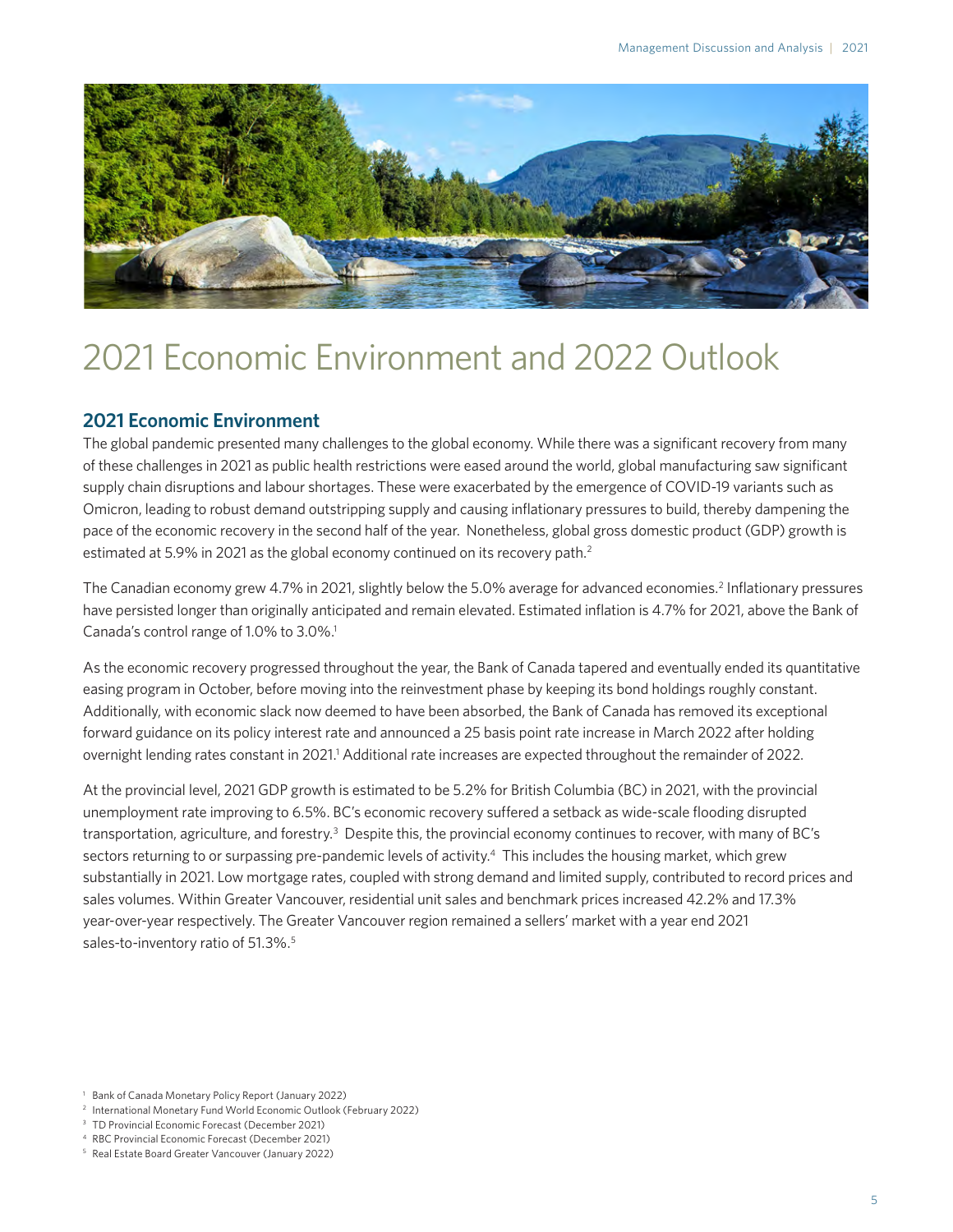### **2022 Economic Outlook**

The global economy entered 2022 in a weaker position than previously anticipated due to the emergence of the Omicron COVID-19 variant. Omicron led to reinstituted public health restrictions, continued disruption to global supply chains, and contributed to financial market volatility. Global GDP growth is projected to decline from 5.9% in 2021 to 4.4% in 2022. Omicron and other novel variants may prolong the pandemic and cause further disruptions to the ongoing economic recovery.

These developments, together with the risk of persistent inflation, will likely make public health policy (including vaccine supply, testing availability, and access to other medical interventions), fiscal and monetary policy actions on stimulus measures, and the timing of interest rate hikes key factors in determining the success of the continuing global economic recovery. 2

Another destabilizing factor which could threaten the global economic recovery is the unprovoked military invasion by Russia on Ukraine, which at the time of writing remains an evolving situation with highly unpredictable outcomes. Our thoughts are with the people of Ukraine and all those affected. To lend our support, BlueShore has donated to the Canada Ukraine Foundation's Ukraine Humanitarian Appeal to assist with humanitarian aid including food packages, medicine and shelter. Notwithstanding the humanitarian disaster and tragic consequences of the conflict, the potential for large increases in energy and other commodity prices and associated inflationary impacts, reduced economic activity from sanctions, and disruption to financial markets are likely to negatively impact investment and growth throughout the global economy.

Despite Omicron's emergence and the as yet unclear implications of the Russian/Ukraine conflict, the Canadian economy has strong momentum as it enters 2022. GDP growth is forecasted at 4.0% in 2022,<sup>1</sup> above the 3.9% average growth projection for advanced economies.<sup>2</sup> The combination of a high vaccination rate and the improved adaptability of Canadian businesses to pandemic-related challenges mitigates the economic risks associated with the most recent wave of the pandemic. However, material uncertainty surrounding the recovery remains, due primarily to persistent supply chain disruptions and inflationary pressures. Projected inflation will reach 5.0%, before falling to 3.0% by the end of the year. Inflation is expected to decrease as some of the forces driving it, such as supply shortages, diminish in conjunction with anticipated Bank of Canada interest rate increases that are expected to moderate spending growth. Despite this, inflation is projected to remain near the upper bound of the Bank of Canada's control range due to anticipated robust business investment and a rebound in consumer spending as individuals draw down extra savings accumulated during the pandemic. 1

BC GDP is forecasted to grow in line with the national average of 4.0%. The forecast anticipates a continued recovery from short-term, flood-related economic setbacks. The recovery is expected to be especially concentrated in certain sectors such as transportation, agriculture, and forestry. BC's labour market is forecast to outperform the national average, with unemployment rates continuing to trend favourably to 4.7%. As the province continues to ease restrictions, service-based industries are also expected to benefit. Economic growth is projected to pivot from real estate activity towards service-oriented industries amid renewed business investment. Significant publically funded capital projects, including reconstruction initiatives, are also expected to contribute to the forecasted economic improvements. 3

Greater Vancouver real estate had a record year in 2021, with the buoyant market conditions continuing into early 2022. Despite sales forecasted to decrease 15.8% in 2022, average prices are expected to increase 8.1%. Limited housing supply may continue to support record prices, but affordability erosion could constrain price growth as mortgage rates are projected to increase. Decreased sales activity may also allow for inventory levels to recover, helping to constrain price growth.

Against this improving but still challenging economic backdrop, BlueShore will continue to seek prudent opportunities to grow our highly-secured, high quality asset portfolio, while maintaining appropriate credit quality, liquidity, and capital. With the pandemic accelerating digital transformation across all industries, Management will continue to focus on investing in technology solutions to enhance our staff and client experience.

<sup>1</sup> Bank of Canada Monetary Policy Report (January 2022)

<sup>2</sup> TD Provincial Economic Forecast (December 2021)

<sup>&</sup>lt;sup>3</sup> British Columbia Real Estate Association Housing Forecast Update (January 2022)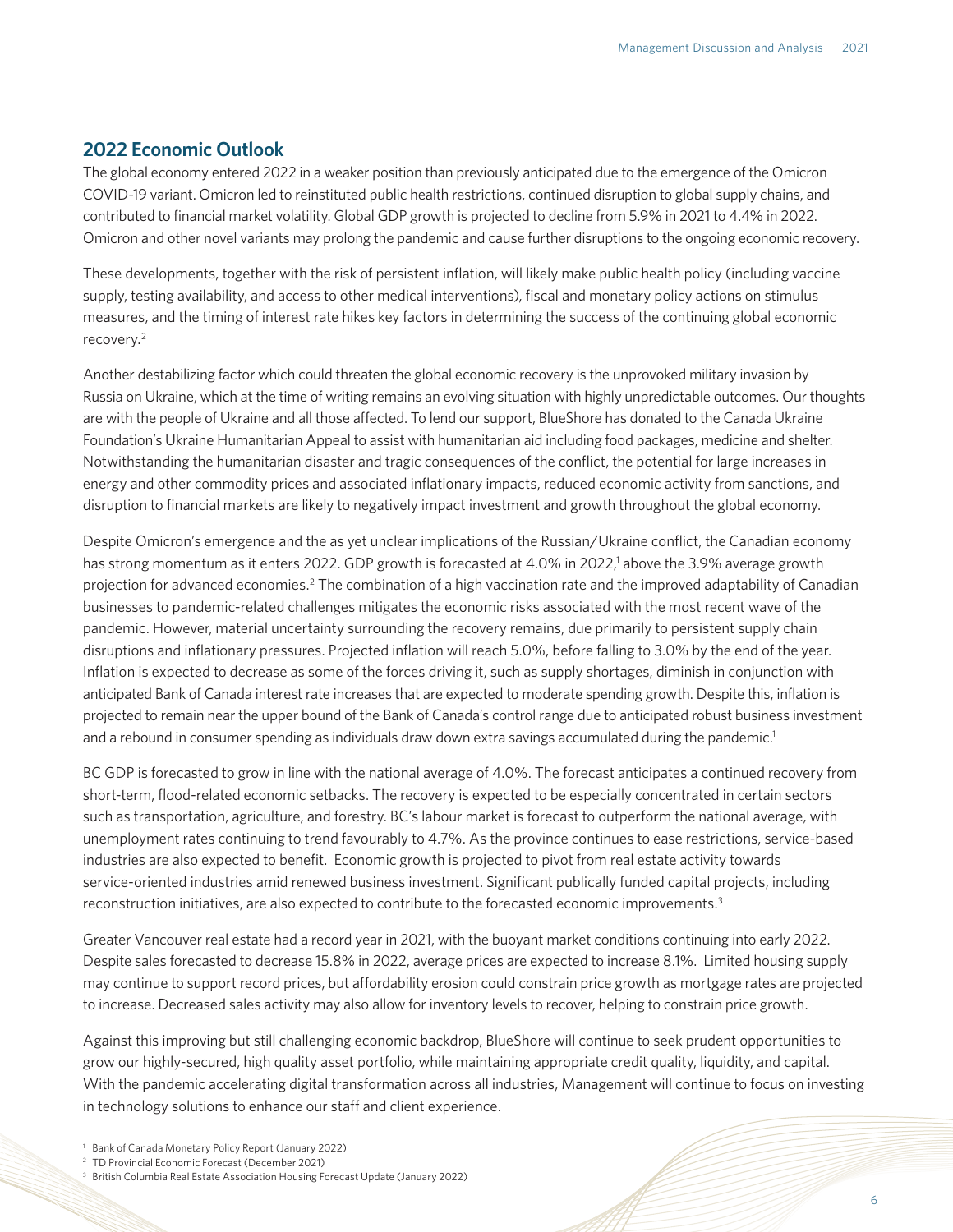# <span id="page-6-0"></span>2021 Performance Highlights

BlueShore delivered exceptional results in 2021's uncertain and volatile environment. We remained committed to our clients and staff, maintaining excellent client service and minimizing service disruptions while taking effective safety precautions to protect our clients and staff. Net operating income increased to \$42.0 million (2020, \$32.0 million), primarily due to improved net interest income and releases of provisions for credit losses as the economic and credit outlook improved. Return on retained earnings was 17.8% (2020, 15.5%).

# **Net Interest Income**

| Net Interest Income                         |         |         |             |            |
|---------------------------------------------|---------|---------|-------------|------------|
| (in thousands of dollars)                   | 2021    | 2020    | Change (\$) | Change (%) |
| Interest income                             |         |         |             |            |
| Interest from loans and advances to members |         |         |             |            |
| Residential and personal interest income    | 75,097  | 83,547  | (8,450)     | $(10.1\%)$ |
| Commercial and leasing interest income      | 66,611  | 72,434  | (5,823)     | $(8.0\%)$  |
| Investment interest income                  | 2,789   | 7,045   | (4, 255)    | $(60.4\%)$ |
| Other interest income                       | 9,310   | 6,534   | 2,776       | 42.5%      |
|                                             | 153,807 | 169,560 | (15, 753)   | $(9.3\%)$  |
| Interest expense                            |         |         |             |            |
| Interest on members' deposits               | 48,863  | 80,635  | (31, 772)   | $(39.4\%)$ |
| Interest on borrowed funds                  | 5,347   | 7,411   | (2,064)     | (27.9%)    |
| Deposit agent commissions                   | 779     | 989     | (210)       | (21.2%)    |
|                                             | 54,989  | 89,035  | (34,046)    | (38.2%)    |
| Net interest income                         | 98,818  | 80,525  | 18,293      | 22.7%      |
|                                             | 2021    | 2020    |             | Change (%) |
| Average loan yield (%)                      | 3.33%   | 3.80%   |             | $(0.47\%)$ |
| Average deposit cost (%)                    | 1.12%   | 1.92%   |             | $(0.80\%)$ |
| Net interest income (%)                     | 2.00%   | 1.67%   |             | 0.33%      |
|                                             |         |         |             |            |

Net interest income, defined as interest and investment income earned on assets less interest expense on deposits and borrowings, increased \$18.3 million or 22.7%, to \$98.8 million from \$80.5 million.

Interest rates remained low throughout most of 2021 (although they started to rise towards the end of the year), lowering loan and investment yields as well as average deposit and borrowing costs. The shorter duration of our deposits relative to our loans resulted in average deposit costs decreasing by 0.80%, compared to a 0.47% reduction in average loan yields and expanding net interest income by 0.33%.

# **Fee, Commission and Other Income**

| Fee, commission, and other income      |        |        |             |            |
|----------------------------------------|--------|--------|-------------|------------|
| (in thousands of dollars)              | 2021   | 2020   | Change (\$) | Change (%) |
| Fee and commission income              |        |        |             |            |
| Account service fees                   | 3.140  | 2,930  | 210         | 7.2%       |
| Commission                             | 11.913 | 9,636  | 2,277       | 23.6%      |
| Lending charges                        | 8.726  | 7,856  | 870         | 11.1%      |
|                                        | 23,779 | 20.422 | 3,357       | 16.4%      |
| Other income                           |        |        |             |            |
| Other member and miscellaneous income  | 691    | 629    | 62          | 9.9%       |
| Fair value gain on investments         |        | 9,393  | (9,393)     | N/A        |
|                                        | 691    | 10,022 | (9,331)     | $(93.1\%)$ |
| Total fee, commission and other income | 24,470 | 30.444 | (5,974)     | $(19.6\%)$ |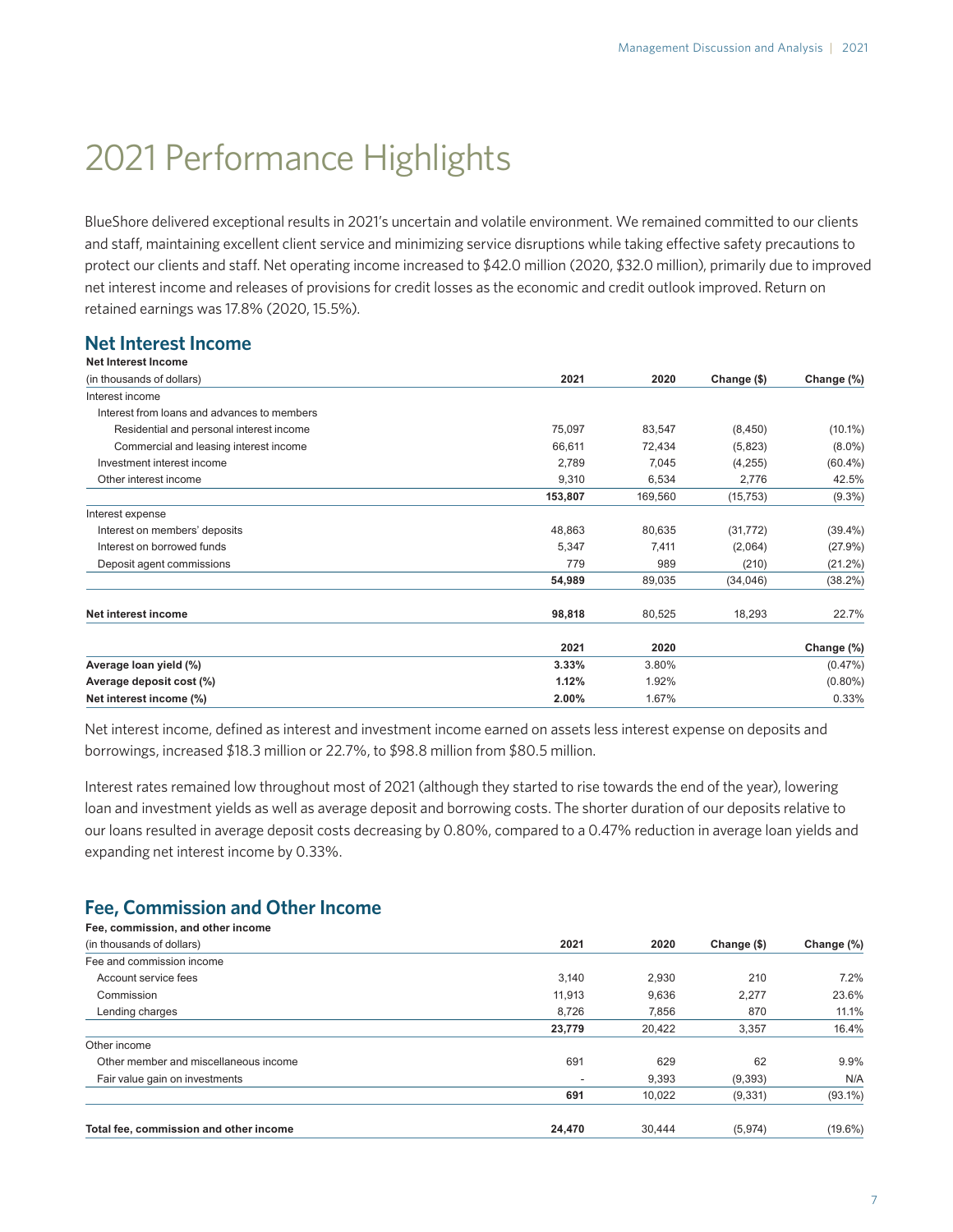Fee and commission income increased \$3.4 million or 16.4% in 2021. Commission income increased by \$2.3 million or 23.6% as we grew our Wealth assets under administration significantly. Elevated refinancing activity in the low-rate environment, coupled with growth in commercial loans, generated a \$0.9 million or 11.1% increase in lending charges.

Overall, BlueShore's fee, commission and other income decreased \$6.0 million or 19.6% to \$24.5 million in 2021. The decrease is attributable to a one-time modification gain of \$9.4 million on interest-bearing deposits in 2020, recognized as a result of our transition into a new statutory liquidity structure on January 1, 2021, as mandated by our regulator, the British Columbia Financial Services Authority (BCFSA).

# **Non-Interest Expenses**

| <b>Operating efficiency</b>        | 66.7%  | 69.9%  |             | $(3.2\%)%$ |
|------------------------------------|--------|--------|-------------|------------|
|                                    | 2021   | 2020   |             | Change (%) |
| Non interest expenses              | 84,031 | 73,999 | 10,032      | 13.6%      |
|                                    | 9,804  | 9,573  | 231         | 2.4%       |
| Occupancy                          | 2,885  | 2,905  | (20)        | $(0.7\%)$  |
| Amortization                       | 6,919  | 6,668  | 251         | 3.8%       |
| Building and occupancy             |        |        |             |            |
| General and adminstrative expenses | 22,822 | 18,560 | 4,262       | 23.0%      |
|                                    | 51,405 | 45,866 | 5,539       | 12.1%      |
| Pension costs                      | 3,990  | 3,769  | 221         | 5.9%       |
| <b>Benefits</b>                    | 3,879  | 3,312  | 567         | 17.1%      |
| Salaries, commissions, and bonuses | 43,536 | 38,785 | 4,751       | 12.2%      |
| Salary and employee benefits       |        |        |             |            |
| (in thousands of dollars)          | 2021   | 2020   | Change (\$) | Change (%) |
| Non Interest expenses              |        |        |             |            |

Non-interest expenses grew \$10.0 million or 13.6% in 2021. Higher commission expenses reflect the growth in revenue from our Wealth business while BlueShore also reaffirmed its commitment to delivering exceptional client service by continuing to invest significantly in the business. This included increasing staffing levels and investing in technology to enhance our digital client experience and to meet the ambitious targets in our long-term strategic plan.

Operating efficiency measures how much BlueShore spends in order to earn income. Specifically, it calculates non-interest expenses as a percentage of total income (including provision for credit losses). While we saw an increase in our non-interest expenses, our operating efficiency improved to 66.7% in 2021, compared to 69.9% in 2020 as we were able to grow income at a faster pace.

#### **Loan Portfolio Loan Portfolio**

| LUAII FUI LIUIIU                         |           |           |             |            |
|------------------------------------------|-----------|-----------|-------------|------------|
| (in thousands of dollars)                | 2021      | 2020      | Change (\$) | Change (%) |
| Residential mortgages and consumer loans | 2.765.093 | 2.637.808 | 127.285     | 4.8%       |
| Commercial loans and finance leases      | 1.649.741 | 1.541.294 | 108.447     | 7.0%       |
| Total loans*                             | 4.414.834 | 4.179.102 | 235.732     | 5.6%       |

\*Balances exclude accured interest, allowance for credit losses, broker and commitment fees

Overall, BlueShore experienced healthy loan growth in 2021. Our loan portfolio increased by \$235.7 million to \$4.41 billion, up from \$4.18 billion at the end of 2020. Our 2021 growth reflected the strong Greater Vancouver real estate market throughout the year, after considerable pandemic-related uncertainty which limited loan growth in 2020.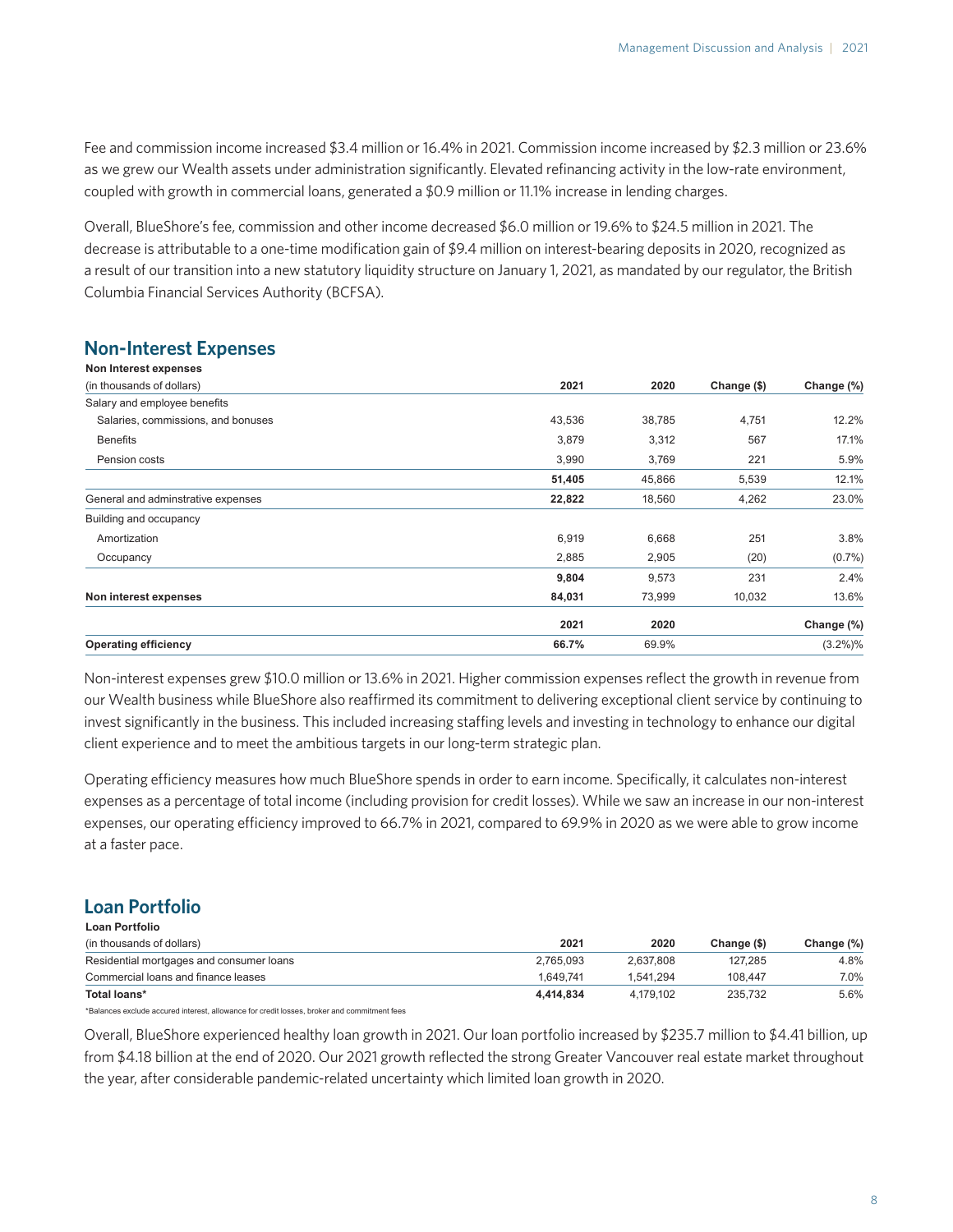

Residential mortgages and consumer loans comprise 62.6% of BlueShore's loan portfolio. Residential mortgages and consumer loans increased by \$127.3 million or 4.8% to \$2.77 billion in 2021. Commercial loans and leases make up the remaining 37.4% of our loan portfolio, up from 36.9% in 2020 due to the faster relative growth in this category. Commercial loans and leases grew \$108.4 million or 7.0% in 2021 to \$1.65 billion, up from \$1.54 billion at the end of 2020.

# **Credit Quality / Allowance for Credit Losses**

| <b>Credit Performance</b>                                 |            |           |             |             |
|-----------------------------------------------------------|------------|-----------|-------------|-------------|
| (in thousands of dollars)                                 | 2021       | 2020      | Change (\$) | Change (%)  |
| <b>Total loans</b>                                        | 4.414.834  | 4,179,102 | 235,732     | 5.6%        |
| Provision for (recovery of) credit losses                 | (2,725)    | 4,995     | (7, 720)    | $(154.6\%)$ |
| Net write-offs                                            | 58         | 1.084     | (1,026)     | $(94.6\%)$  |
| Total allowance for credit losses                         | 11.484     | 14.268    | (2,784)     | $(19.5\%)$  |
|                                                           | 2021       | 2020      |             | Change (%)  |
| Provision for (recovery of) credit losses as % of average | $(0.06\%)$ | 0.12%     |             | $(0.18\%)$  |
| Net write-offs as % of total loans                        | $0.00\%$   | 0.03%     |             | $(0.02\%)$  |
| Total allowance for credit losses as % of total loans     | 0.26%      | 0.34%     |             | $(0.08\%)$  |

Total & average loans balance excludes accrued interest, allowance for credit losses, and deferred broker and mortgage fees

As the economic and credit outlook improved in 2021, we were able to release some of our provision for credit losses, with our allowance for credit losses as of December 31, 2021 decreasing \$2.8 million or 19.5% to \$11.5 million (2020, \$14.3 million). More specifically, the decrease in our allowance for credit losses was primarily due to year-over-year improvements in the BC GDP and BC unemployment rate forecasts incorporated into our expected credit loss model. Additionally, net write-offs decreased to \$0.1 million from \$1.1 million in 2020.

We recognized a release of our provision for credit losses of \$2.7 million in 2021, compared to an incremental provision for credit losses of \$5.0 million in 2020. BlueShore's total allowance for credit losses as a percentage of total loans decreased to 0.26%, closer to historical norms than the 0.34% at the end of 2020, when pandemic-related uncertainty significantly increased our allowance for credit losses. The allowance for credit losses is adequate based on our analysis of the loan portfolio as of December 31, 2021. Note 10 of the consolidated financial statements provides a complete analysis of our allowance for credit losses.

To assist clients impacted by the pandemic, BlueShore instituted a payment deferral program in 2020 allowing eligible clients to defer loan payments for a period of time. This program was extremely successful in helping our clients return to financial health, with all clients resuming regular payments by the end of 2021.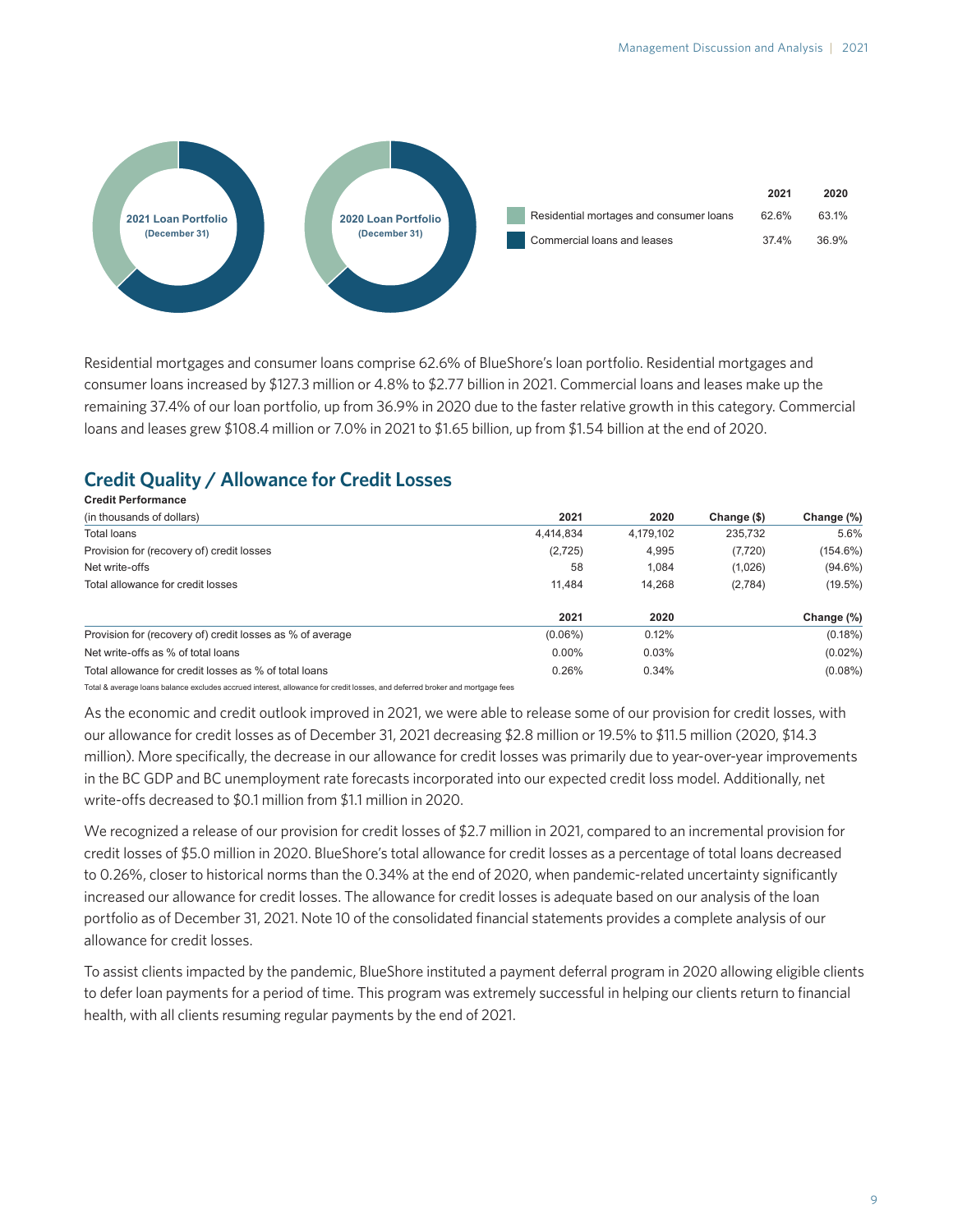# **Liquidity**

Under the Financial Institutions Act (FIA), credit unions are required to maintain liquid assets of not less than 8.0% of their aggregate deposit and other debt liabilities. BlueShore's liquidity position remains healthy at the end of 2021, with an operating liquidity ratio of 13.3%, comfortably above the statutory requirement. Additionally, BlueShore maintains significant contingent liquidity in the form of available borrowing facilities and securitizable assets.

Prior to 2021, BlueShore maintained its statutory liquidity requirement in the form of interest bearing deposits with Central 1. Central 1 invested the funds from these deposits in marketable securities that qualified as high quality liquid assets (HQLA). As mandated by the BCFSA, this structure changed on January 1, 2021. In the new structure, BlueShore maintains its statutory liquidity requirement by investing directly in marketable securities that qualify as HQLA. To transition to this new structure, on January 1, 2021 the statutory liquidity deposits of \$360.9 million held in the mandatory liquidity pool at Central 1 were exchanged for a portfolio of HQLA of equivalent value. The HQLA are now held in a trust, with BlueShore the beneficiary, Central 1 the trustee, and Credential Qtrade Securities Inc. the investment manager.



The chart above provides a breakdown of the HQLA held within the trust on behalf of BlueShore. HQLA can be easily and immediately converted into cash at little or no loss of value.

# **Capital**

| <b>Regulatory Capital</b>  |           |           |             |            |
|----------------------------|-----------|-----------|-------------|------------|
| (in thousands of dollars)  | 2021      | 2020      | Change (\$) | Change (%) |
| Regulatory capital         |           |           |             |            |
| Total primary capital      | 303,967   | 268.785   | 35.182      | 13.1%      |
| Total secondary capital    | 73.451    | 71.996    | 1.455       | 2.0%       |
| Deductions from capital    | (7,320)   | (6, 499)  | (821)       | 12.6%      |
| Capital base               | 370,098   | 334.282   | 35,816      | 10.7%      |
| Total risk weighted assets | 2,708,960 | 2,386,288 | 322.672     | 13.5%      |
|                            | 2021      | 2020      |             | Change (%) |
| Capital adequacy ratio     | 13.7%     | 14.0%     |             | $(0.3\%)$  |

As of December 31, 2021, BlueShore had a capital adequacy ratio of 13.7%, down slightly from 14.0% in 2020. The capital adequacy ratio is calculated by dividing the capital base, which includes primary and secondary capital net of deductions, by risk weighted assets, which are determined by BCFSA's prescribed rules relating to on and off-balance sheet exposures to weight assets according relative risk. Primary capital largely includes BlueShore's retained earnings and equity shares, while secondary capital consists primarily of BlueShore's share of system retained earnings and subordinated debt.

BlueShore accreted \$35.8 million or 10.7% to our capital base in 2021. Primary capital growth of \$35.2 million consisted of retained earnings growth from profitable operations as well as equity share growth from sales and dividend reinvestments. The decrease in our capital ratio is due to our risk-weighted assets growing faster than our capital base. Risk weighted assets increased \$322.7 million, due in large part to our strong commercial loan growth.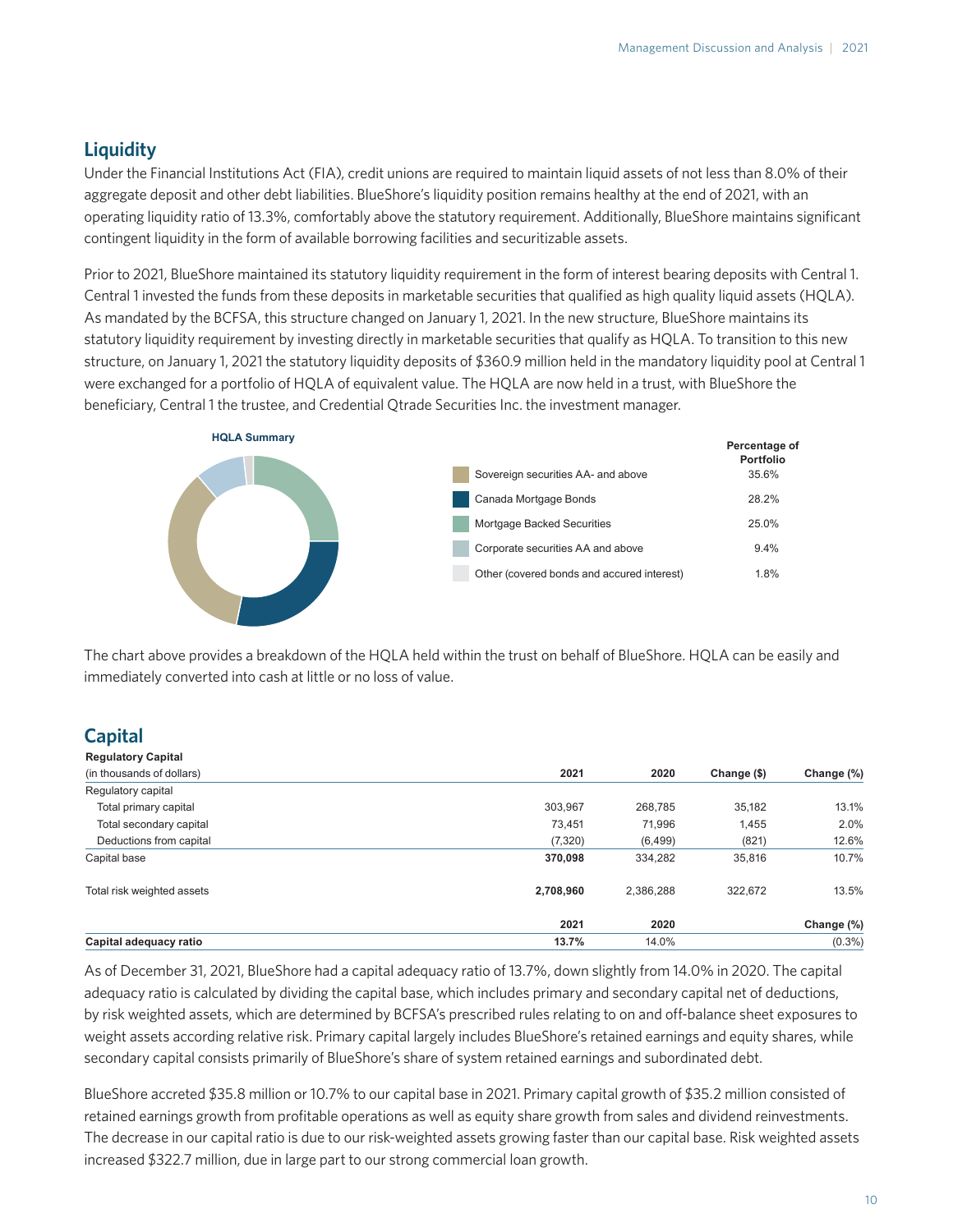# **Member Deposits**

| <b>Member Deposits</b>                 |           |           |             |            |
|----------------------------------------|-----------|-----------|-------------|------------|
| (in thousands of dollars)              | 2021      | 2020      | Change (\$) | Change (%) |
| Demand deposits                        | 941.478   | 836.619   | 104.859     | 12.5%      |
| Term deposits                          | 3.178.586 | 2.965.506 | 213.080     | 7.2%       |
| Registered deposits                    | 431.367   | 443.602   | (12, 235)   | $(2.8\%)$  |
| Accured Interest and dividends payable | 28.086    | 41.057    | (12.971)    | (31.6%)    |
| <b>Member Deposits</b>                 | 4,579,517 | 4,286,784 | 292.733     | 6.8%       |

In 2021, deposits totaled \$4.6 billion, an increase of \$292.7 million or 6.8% compared with the prior year. BlueShore's loan growth in 2021 was funded entirely by our deposit growth.



The composition of BlueShore's deposit portfolio remained relatively stable in 2021 with term deposits largely unchanged at 69.4% of our deposit portfolio while demand deposits comprised 20.6% of our portfolio in 2021, up slightly from 19.5% at the end of 2020.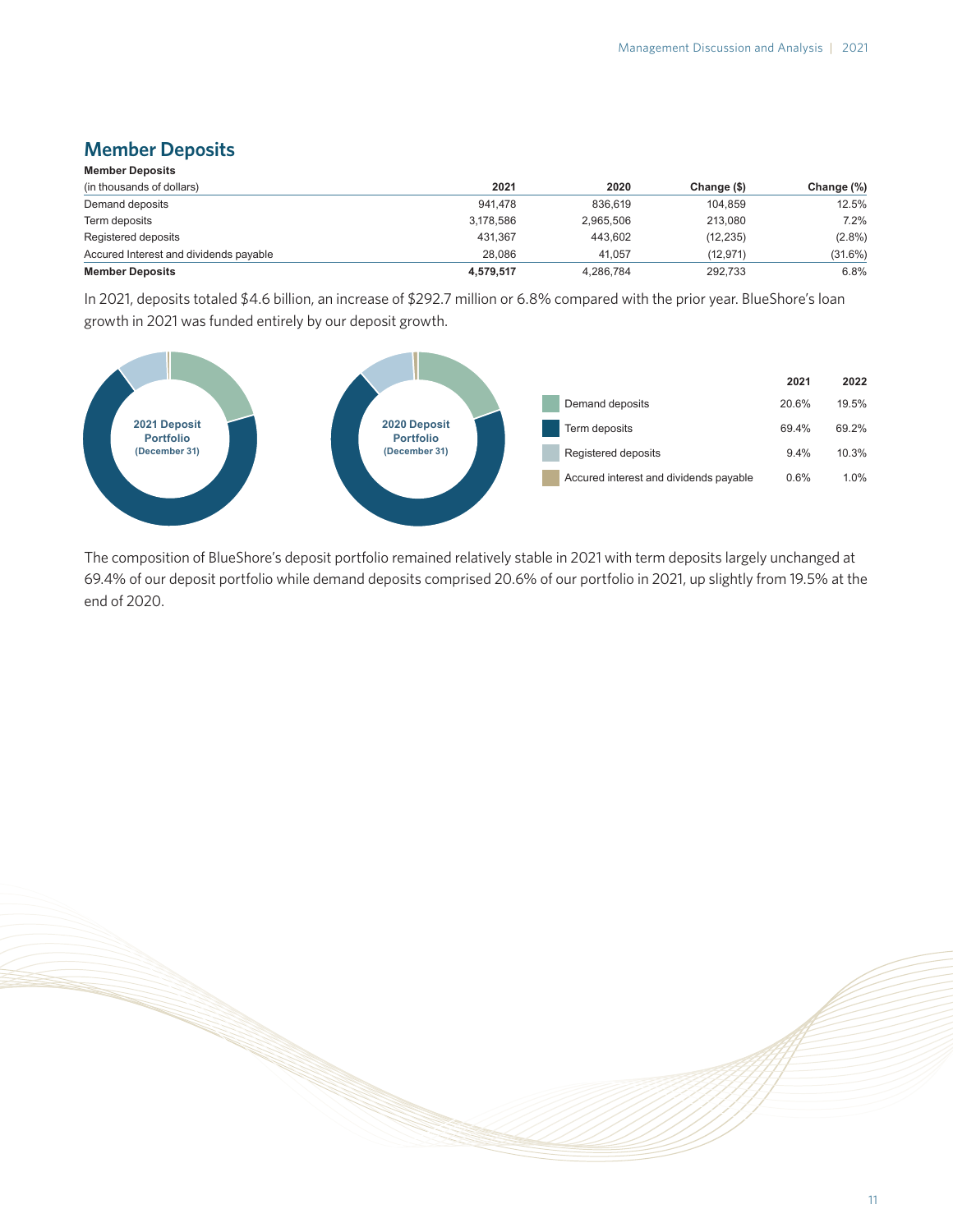# <span id="page-11-0"></span>Achievements and Advancements

### **Impacting our Local Communities**

One of the many ways BlueShore stays true to our core values is by giving back to our communities. We strive to contribute to not only the financial wellness, but the overall well-being of our clients and the wider communities we serve. In 2021, we supported over 70 organizations that advocate for physical, mental, financial and community wellness. Family Services of the North Shore, Indian Residential School Survivors Society, Whistler Community Services Society, Covenant House Vancouver and BC Children's Hospital are just a few examples of the organizations we worked with this year.

We also sponsored local events and organizations that promote and contribute to financial literacy, arts and culture and thriving communities. Some of the initiatives we proudly supported included the Whistler Half Marathon, Bill Reid Gallery of Northwest Coast Art, Big Sisters of BC Lower Mainland Luminary Soiree, Dress for Success Vancouver Luncheon, Bard on the Beach and A Breakfast to Remember with Alzheimer Society of BC.

Throughout the year we championed our local business community. We supported the North Vancouver Chamber, Burnaby Board of Trade, Squamish Chamber, West Vancouver Chamber and Whistler Chamber by sponsoring awards that recognize local business owners in these regions.

As part of our COVID-19 Response Fund, we continued our "Double Your Impact" campaign and matched funds, dollar for dollar, made to the Lions Gate Hospital Foundation throughout their LGH Week fundraising campaign. We exceeded our fundraising goal to ensure patients have better access to groundbreaking facilities and medical equipment.

This year, our province continued to battle the pandemic in conjunction with environmental devastation from flooding and forest fires. BlueShore Financial joined forces with many BC businesses to collectively donate \$1 million to the Canadian Red Cross British Columbia Floods and Extreme Weather Appeal, to help our communities rebuild and recover from the devastation.

### **Sharing our Insights**

BlueShore Financial advisors and leaders continue to be sought after to share their business and financial insights and expertise in the media. We were featured over 100 times in [local and national m](https://www.blueshorefinancial.com/about-blueshore/news-events/news)edia, showcasing our organization, expertise and thought leadership. Our spokespeople covered a range of topics such as tips for early retirement, advice on entering the real estate market, Environment, Social and Governance (ESG) investing, alternative investments to hedge against inflation, and forecasting key areas of focus for financial services in 2022.

Our insights were shared in print and digital media, such as *The Globe and Mail, Business in Vancouve*r and *Forbes*, as well as in various TV, radio and podcast segments. Additionally, we brought expert advice directly to our followers and members on our social media channels.

### **Building a Strong Culture**

Our trusted relationships with clients and our organizational successes are thanks to our dedicated staff members. BlueShore's exceptional team continues to show their commitment to our values and are the foundation of our culture.

As a result, in 2021 BlueShore Financial was once again named one of "Canada's Most Admired Corporate Cultures" by Waterstone Human Capital. This national award program annually recognizes Canadian organizations for having positive corporate cultures that enhance performance and sustain a competitive advantage. As a four time winner of the program, BlueShore has been inducted into the Canada's Most Admired Corporate Cultures Hall of Fame.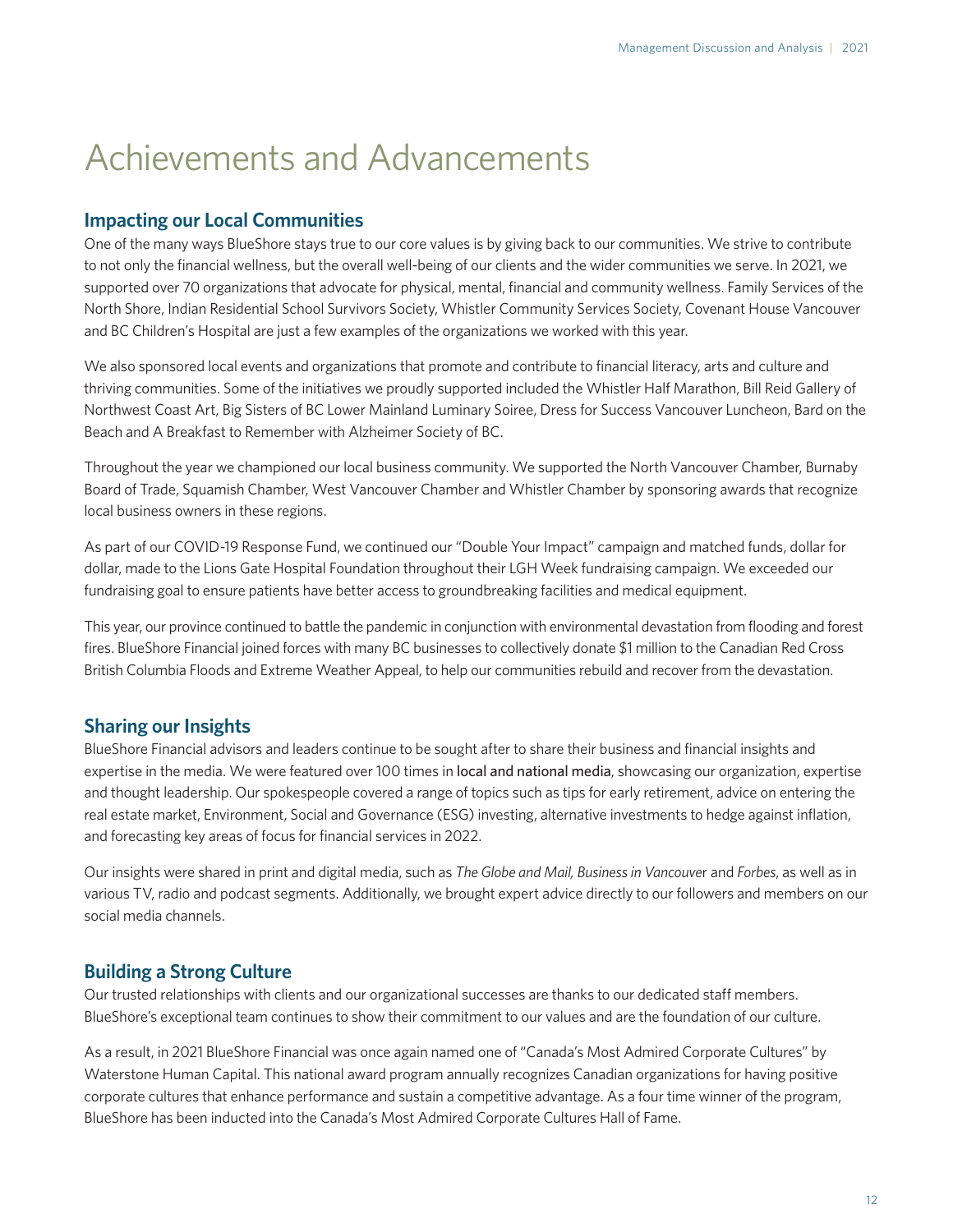# <span id="page-12-0"></span>Lines of Business Performance

# **Core Banking**

With over 80 years' experience, BlueShore's commitment is to align with our clients' aspirations by providing a full range of financial services, delivered in a boutique Financial Spa® environment.

Despite the many challenges presented by the pandemic, BlueShore and our clients experienced many successes in 2021. We grew our retail lending portfolio by \$127.3 million or 4.8%, in an extremely active Greater Vancouver housing market. We maintained health and safety precautions for staff and clients and continued to provide expert advice and support to help clients affected by the pandemic.

The results from our [independent research](https://www.blueshorefinancial.com/about-blueshore/discover-blueshore/client-voice/what-our-clients-say), conducted by Ipsos, show that once again BlueShore continues to significantly outperform other financial institutions when it comes to overall experience with our Financial Advisors and with BlueShore.

BlueShore continued our digital transformation, launching new services to support our clients such as our Digital Concierge chatbot and redesigned website with improved functionality and a streamlined user experience. BlueShore remains committed to enhancing our user experience, providing a high-tech, high touch approach to banking, with a number of new digital initiatives planned for 2022.

# **Commercial Lines of Business**

BlueShore's commercial business is primarily carried out by our Real Estate Lending Group (RELG) and our Business Group. In 2021, we grew our commercial lending portfolio (excluding leasing) by \$109.6 million or 7.5%, driven primarily by commercial mortgage growth.

#### **Real Estate Lending Group**

BlueShore's RELG possesses in-depth knowledge of the local economic and business environment and is able to offer competitive rates and flexible terms designed to meet client needs for commercial, multi-use, and industrial developments.

The RELG also offers financing for development and new construction tailored to the needs of owner-occupants, investors, and real estate developers.

### **Business Group**

BlueShore's Business Group serves and provides expert advice to entrepreneurs, incorporated businesses, partnerships, clubs and associations, and self-employed individuals. Products include demand and term deposits, operating loans, commercial mortgages, insurance, and cash management services.

The Business Group also provides clients with referrals to BlueShore experts for all personal banking needs, such as wealth management, insurance, and financial planning.

In 2021 the Business Group administered \$33.7 million in Canada Emergency Business Account (CEBA) loans to help support local businesses affected by the pandemic.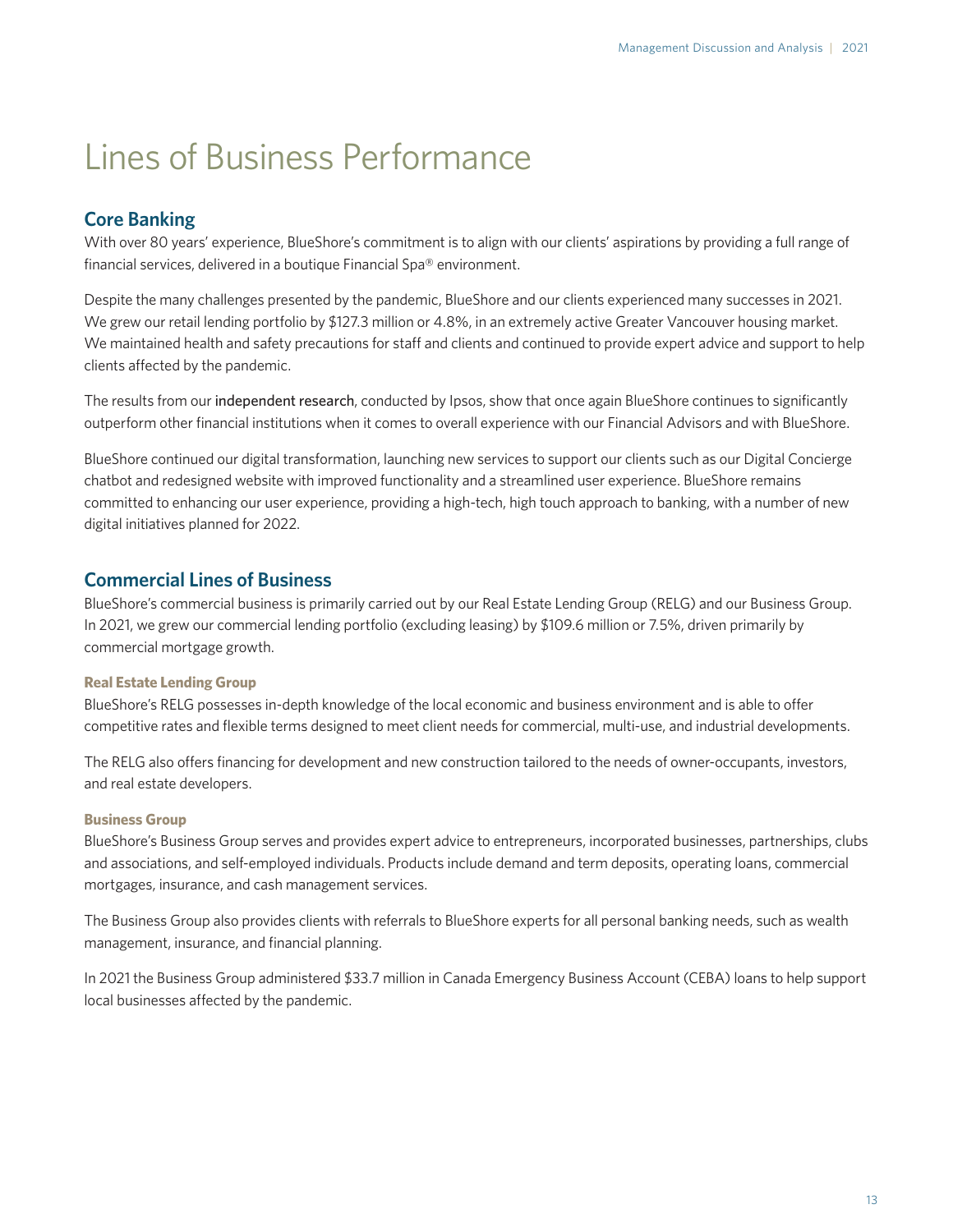### **BlueShore Leasing**

The Leasing division provides lease financing primarily to businesses in BC and also Alberta and Ontario on a selective basis. The division maintains a diverse portfolio, across multiple industries and equipment classes. Industries of primary focus include manufacturing, construction, transportation and warehousing. Leased equipment ranges from common property upgrades for post-construction strata facilities to industrial trucks and heavy machinery. The diverse portfolio helps reduce risks from cyclical downturns in specific sectors or industries.

At the end of 2021, the total leasing portfolio balance decreased marginally by \$1.2 million or 1.6% to \$72.4 million (2020, \$73.6 million) as we chose to focus on more selective opportunities amidst the pandemic-related uncertainty.

#### **Wealth Management**

BlueShore's Wealth Management business helps our clients achieve financial wellness by creating unique wealth management plans to meet both financial goals and personal aspirations. The business generated another year of impressive growth in 2021.

Wealth Assets Under Administration grew \$337.0 million or 25.0%, including net sales of \$168.6 million from account originations and client asset consolidation, ending the year at \$1.7 billion (2020, \$1.3 billion).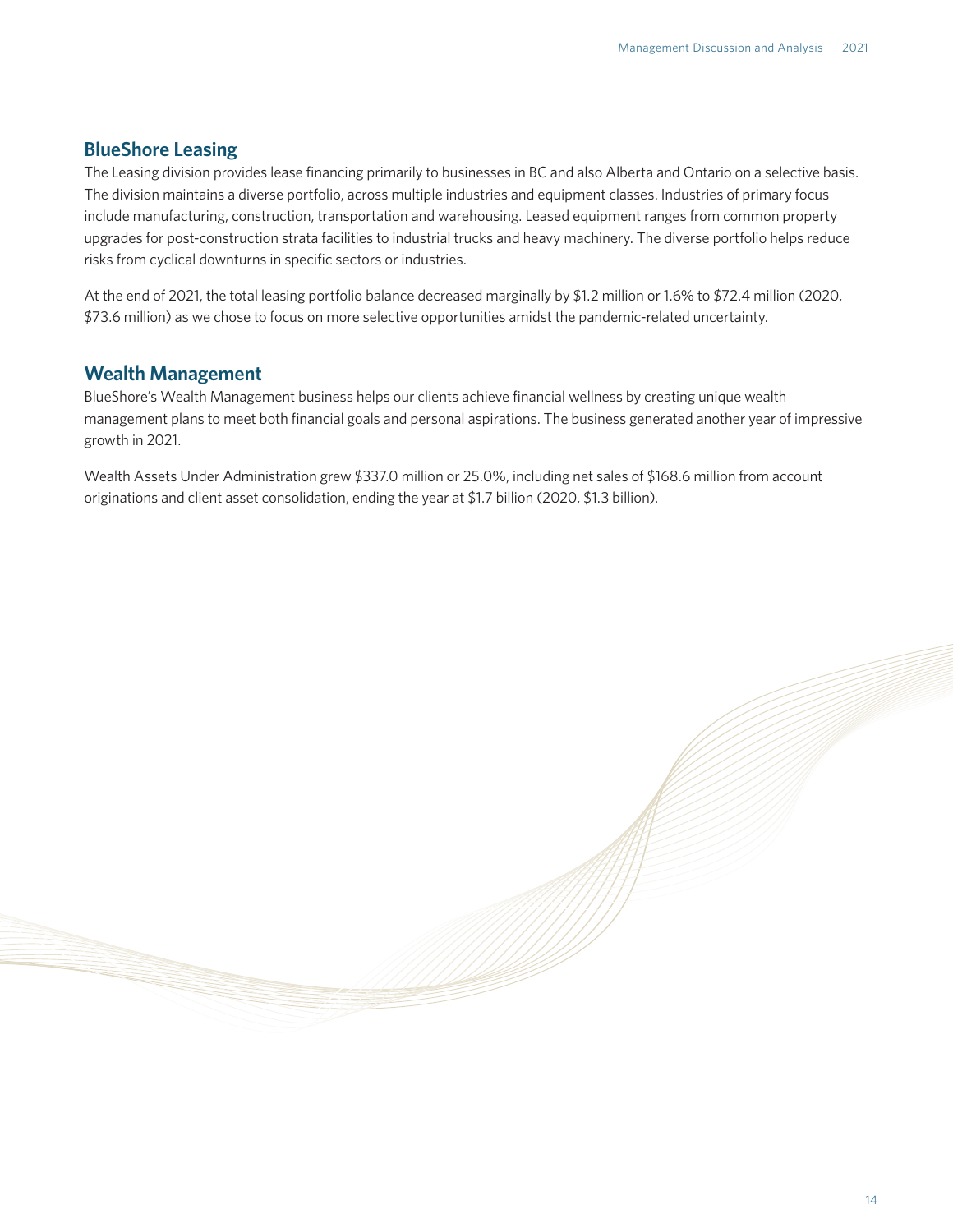# <span id="page-14-0"></span>Risk Management

### **Approach to Risk Management**

While our strategy is the primary driver of all activities at BlueShore, we recognize that there are significant risks inherent in our strategy and business activities and therefore prudent risk management is a constant companion and a lens through which we view and manage the execution of our strategy.

These risks are managed through an Enterprise-Wide Risk Management program, a structured, consistent and continuous program across the organization for identifying, assessing, managing and reporting on the significant risks inherent in the business. The program is comprised of policies, procedures, activities, tools, reports, oversight and independent review, and designed to ensure significant risks are managed in accordance with BlueShore's Risk Appetite Framework through its Risk Management Governance Structure.

### **Risk Management Governance Structure**

#### **Board Oversight**

BlueShore's Board of Directors has overall responsibility for the oversight of the risk management framework. The Board has established committees to oversee BlueShore's risk management activities. These include the Human Resources and Compensation Committee, Investment and Loan Committee and the Audit Committee. In 2021, commensurate with our growth, the Board formed an Interim Risk Committee in advance of a formal Risk Committee being struck in 2022 to provide additional oversight.

#### **Management Responsibility**

Management's responsibility is to identify and assess the risks faced by BlueShore and to determine the most appropriate way to manage these risks. Management also monitors adherence to established risk policies and limits. Risk management policies and controls are reviewed regularly to reflect changes in the business, market conditions, product and service offerings, portfolio performance and economic trends.

Management has established various committees to oversee the organization's risk management activities. The Management Risk Committee (MRC) is BlueShore's highest (non-Board) risk committee responsible for overseeing a consolidated, enterprise-wide view of BlueShore Financial's risks, regardless of how these risks may be managed on an individual or departmental level.

Structurally, the MRC is directly accountable to the Executive Leadership Team, and it provides reporting as appropriate to the overall Board, the Audit Committee and/or the Investment and Loan Committee.

The MRC has the authority to delegate any risk related responsibilities to other committees, as required or prudent (e.g. liquidity risk is managed through the Asset Liability Committee while credit risk is managed through the Management Credit Committee). Risks identified through other committees are escalated back to the MRC by committee chairs for further discussion, tracking, and resolution if required.

### **Risk Appetite Framework**

The Risk Appetite Framework sets out BlueShore's ability and willingness to accept and manage different types of risk in the course of engaging in its business activities. The MRC ensures that significant risks are properly identified, assessed and managed appropriately with accompanying mitigating controls to ensure alignment with the Risk Appetite Framework. Through its ongoing review of risks, the MRC may also recommend changes to the Risk Appetite Framework to the Board at any time.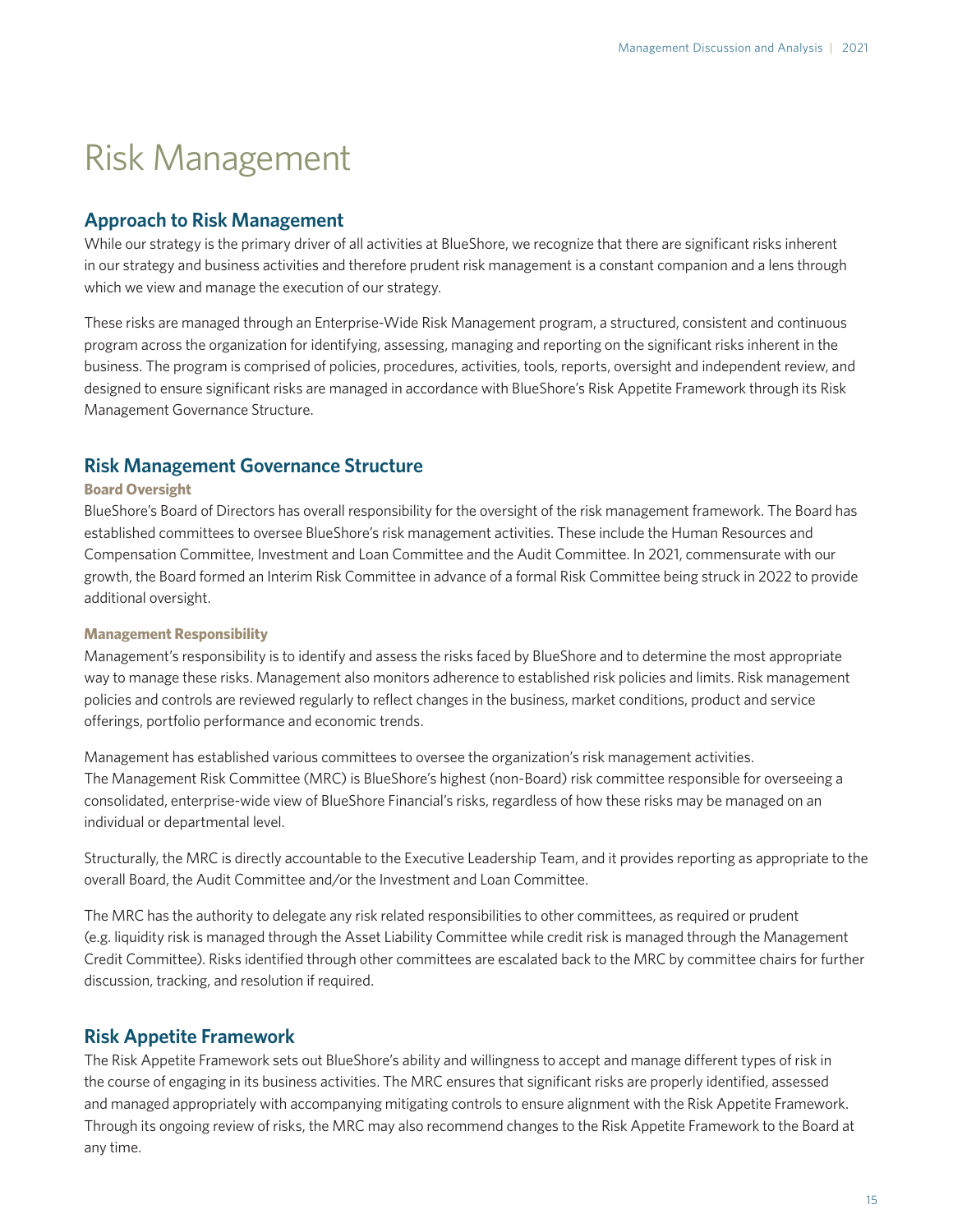In certain areas of risk, especially where specialist knowledge is required, Management will relay information on risks to a Board committee to ensure proper governance. For example, the Investment and Loan Committee is responsible for financial risks such as market, liquidity, credit, and capital.

Our risk appetite identifies the amount and types of risk that we are willing to accept, both in our day-to-day business and in executing our strategy, given our cooperative structure, size, complexity, differentiated business model, vision, core purpose, capital capacity, and the need to remain competitive in the marketplace. Therefore, defining our risk appetite is as much about ensuring we maximize opportunities as it is about mitigating risk.

On a regular basis, including formally at least annually, the MRC reviews the Risk Appetite Framework. Appropriate Management and Board committees review and approve individual risk appetites, considering the nature, size and complexity of the individual and cumulative risks involved. Any changes to the Risk Appetite Framework through the above processes will be presented to the Board for approval. Regardless, the Board will independently review and approve the Risk Appetite Framework annually.

We will also reassess our Risk Appetite in anticipation of, or in response to, changes in the business, economic or regulatory environment.

# **Three Lines of Defence**

BlueShore has adopted the "Three Lines of Defence" approach. This model details the accountabilities of each line and clearly documents the responsibilities of each.

| <b>FIRST LINE OF DEFENCE</b>                                                                                                                                                                                                                                                                                                                                                                                              | <b>SECOND LINE OF DEFENCE</b>                                                                                                                                                                                                                                                                                                                                                                                                                                                                                                                                                                                                                             | THIRD LINE OF DEFENCE                                                                                                                                                                                                                                                                                                         |
|---------------------------------------------------------------------------------------------------------------------------------------------------------------------------------------------------------------------------------------------------------------------------------------------------------------------------------------------------------------------------------------------------------------------------|-----------------------------------------------------------------------------------------------------------------------------------------------------------------------------------------------------------------------------------------------------------------------------------------------------------------------------------------------------------------------------------------------------------------------------------------------------------------------------------------------------------------------------------------------------------------------------------------------------------------------------------------------------------|-------------------------------------------------------------------------------------------------------------------------------------------------------------------------------------------------------------------------------------------------------------------------------------------------------------------------------|
| <b>Business and Functional</b><br><b>Department Accountabilities</b>                                                                                                                                                                                                                                                                                                                                                      | <b>Risk Management</b><br><b>Team Accountabilities</b>                                                                                                                                                                                                                                                                                                                                                                                                                                                                                                                                                                                                    | <b>Internal Audit</b><br><b>Accountabilities</b>                                                                                                                                                                                                                                                                              |
| • Accountable for identifying and mitigating<br>within their respective functional depart-<br>ments<br>• Develop policies, procedures and controls<br>to ensure the assets of the organization are<br>protected<br>• Identify opportunities to optimize risk and<br>responsibilities for ongoing effectiveness<br>of controls<br>• Act within their delegated risk-taking<br>authority as set out in established policies | Develop and review BlueShore's risk<br>management policies and procedures for<br>managing significant risk to ensure that<br>they remain appropriate<br>Oversight of, but independent from, the<br>day-to-day management of risks<br>• Challenge risk ratings and control<br>effectiveness assertions from risk owners<br>Establish risk policies and procedures<br>$\bullet$<br>Oversee the Enterprise Risk Management<br>$\bullet$<br>Program<br>Provide the Board of Directors with<br>$\qquad \qquad \bullet$<br>reports that will enable it to assess<br>whether BlueShore has an ongoing,<br>appropriate and effective risk manage-<br>ment program | Challenge the effectiveness of the first and<br>$\bullet$<br>second line of defence<br>• Set an audit program independently to<br>validate strengths and assess weaknesses<br>• Issue audit findings that require<br>management action; close findings when<br>remediation is completed to Internal<br>• Audit's satisfaction |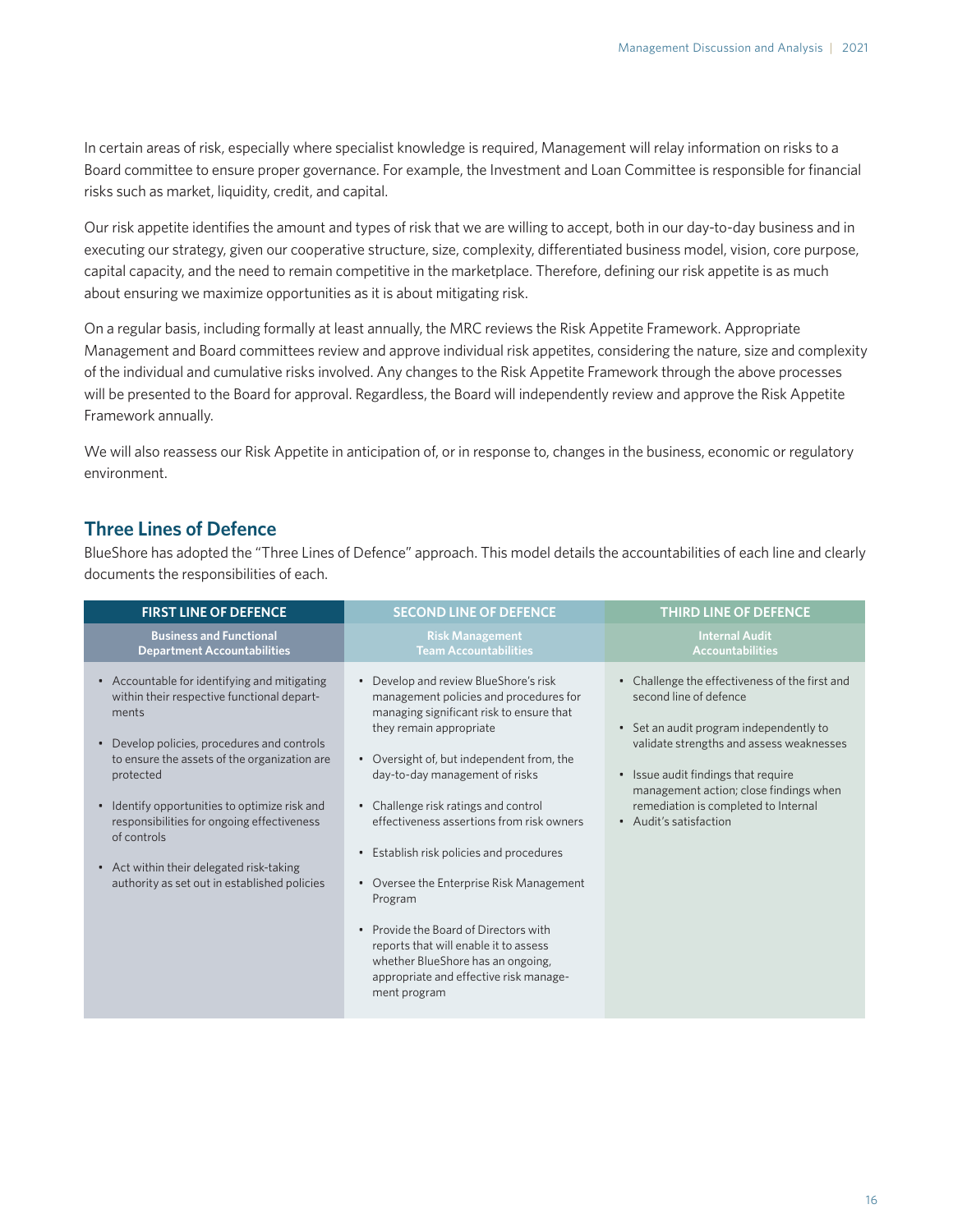# <span id="page-16-0"></span>Critical Accounting Estimates

BlueShore's significant accounting policies are outlined in Note 3 to the consolidated financial statements.

The preparation of financial statements in accordance with IFRS requires the use of certain critical accounting estimates and requires Management to exercise its judgement in applying BlueShore's accounting policies.

Changes in assumptions may have a significant impact on the consolidated financial statements in the period the assumptions are changed. The principal areas involving a higher degree of judgement or complexity and/or areas that require significant estimates are described in the table below. Please also see Note 5 of the consolidated financial statements for additional discussion of Management's use of estimates and judgements.

| <b>Further Relevant Information</b>                |                                                 |  |  |
|----------------------------------------------------|-------------------------------------------------|--|--|
| <b>Consolidated Financial</b><br><b>Statements</b> | <b>Management Discussion</b><br>& Analysis      |  |  |
| Note 10                                            | Credit Quality /<br>Allowance for Credit Losses |  |  |
| Note $6(q)$                                        |                                                 |  |  |
| Note 17                                            |                                                 |  |  |
| Note 19                                            |                                                 |  |  |
| Note 25                                            |                                                 |  |  |
|                                                    |                                                 |  |  |

# Future Changes to Accounting Policies

There are no standards issued by the International Accounting Standards Board (IASB) and effective as of December 31, 2021 that are expected to materially impact BlueShore's future financial statements.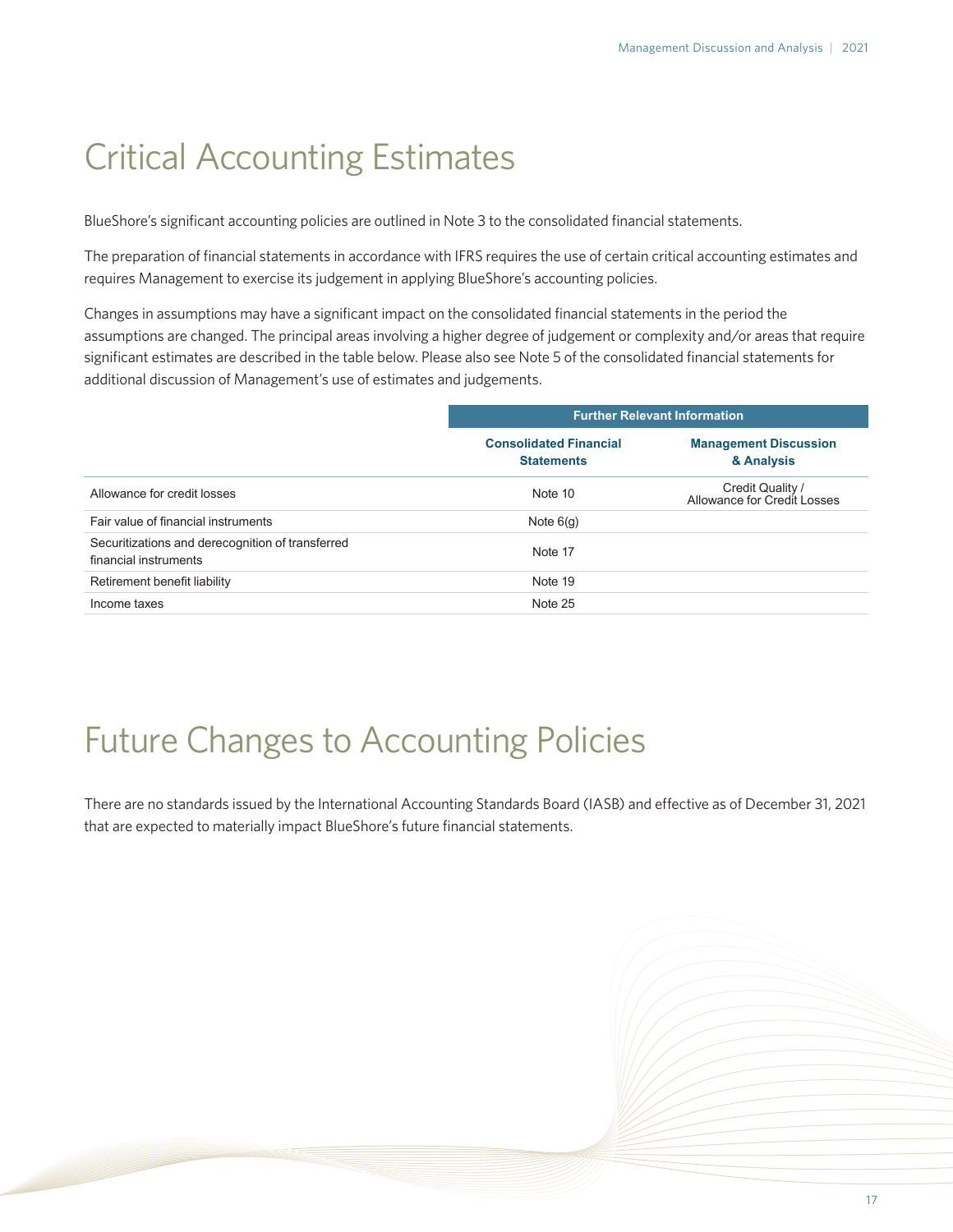# <span id="page-17-0"></span>Compensation Discussion and Analysis

# **Board of Directors**

### **Peter Leitch, Chair**

Peter is the President of North Shore Studios and Mammoth Studios and Chair of the Motion Picture Production Industry Association of BC. He is also on the Management Board of Metro Vancouver's Invest Vancouver and on the Board of Governors of the BC Business Council.

Peter earned a Bachelor of Commerce degree from UBC and is a Chartered Professional Accountant. He holds the Institute of Corporate Directors Director designation (ICD.D).

Peter is a former Chair of the North Vancouver Chamber of Commerce and a former Director of the BC Chamber of Commerce. He has also served on Canada Revenue Agency's Small Business Advisory Committee and Film Advisory Committee. Peter was honoured with a fellowship by the Institute of Chartered Professional Accountants of BC in 2009 and was a recipient of the Queen's Diamond Jubilee Medal in 2012.

#### **Diana Chan, Vice Chair**

Diana is a business owner and former executive in the credit union system, both in BC and nationally. She is a Chartered Professional Accountant with extensive experience in human resources, finance and governance. Diana holds the ICD.D. Diana received her fellowship from the Chartered Professional Accountants of BC in 2018 and was presented with the Queen's Diamond Jubilee medal in 2012.

Diana is Chair of the Whistler Chamber of Commerce and a Director of the Whistler Institute for Learning Society. Diana has volunteered with various community boards including YWCA of Metro Vancouver, Basketball BC and served as a trustee of the BC Credit Union Employees' Pension and Benefits Trusts from 2013 to 2015. Diana resides in Whistler.

#### **Allan Achtemichuk, Director**

Allan has served as a Director for various corporate, community, sports and professional organizations. In addition to his role on the Board of Directors of BlueShore Financial, Allan is currently Director and Treasurer for a non-profit organization that provides housing to low income seniors in Vancouver.

Early in his career Allan spent 20 years with KPMG, and as partner in both the Edmonton and Vancouver consulting practices. He later moved to industry and served in roles as CFO and/or CEO in three different manufacturing and distribution businesses in consumer products, food packaging, and specialty building products.

Allan holds a professional accounting designation (Chartered Professional Accountant, Certified Management Accountant) and completed the ICD-Rotman Directors Education Program and certification exam to earn the ICD.D. He resides in North Vancouver.

#### **Lynne Charbonneau, Director**

Lynne Charbonneau is a judge of the World Bank Administrative Tribunal and Adjunct Professor for the University of Calgary Faculty of Law. She serves as Chair of the Board of Directors of Actsafe Safety Association, a worker health and safety organization for the production in British Columbia of motion picture, television, live events and performing arts. She also serves on the Board of Directors of Inuvialuit Development Corporation, a diversified investment, venture capital and management holding company owned on behalf of the Inuit of Canada's western Arctic. Lynne has served on the boards of several non-profit organizations over the last two decides and holds the ICD.D.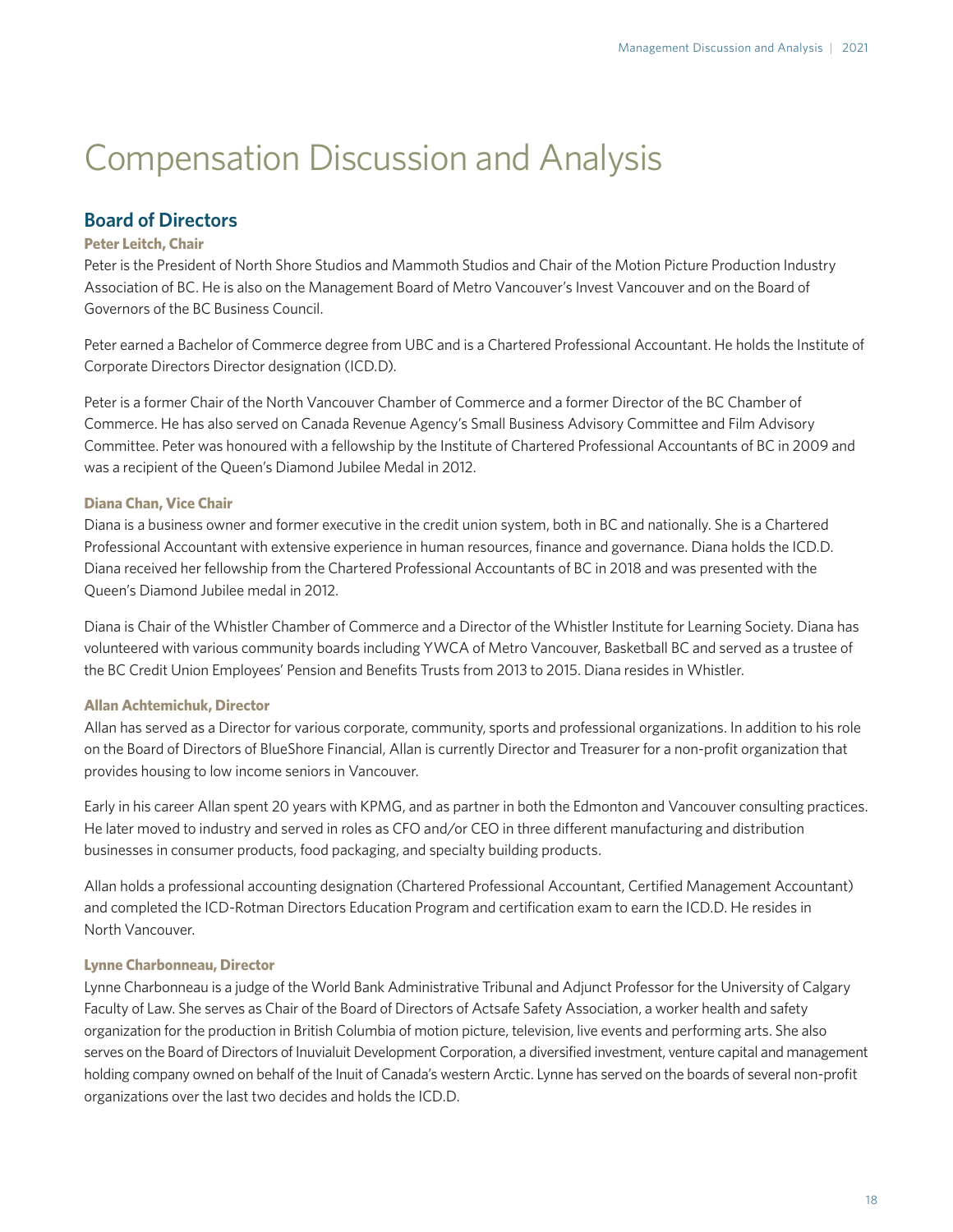In recent years, Lynne has served on the Futures Task Force of the Law Society of British Columbia and on the Dean's Advisory Committee for the Centre for Business Law at the Peter A. Allard School of Law at the University of British Columbia. From 2005 until 2018, Lynne served as Deputy General Counsel at HSBC Bank Canada. Prior to her time with HSBC, Lynne was a partner of the Canadian national law firm Fasken Martineau DuMoulin LLP, where she practiced in the fields of labour and employment law and subsequently corporate and securities law. Lynne resides in North Vancouver.

#### **Dave Davenport, Director (Maximum number of terms reached April 2021)**

Dave Davenport was a Director of BlueShore since 2008 and served as Chair of the Board from 2011 to 2017. For the last 30 years, Dave has built successful retail businesses in the Sea-to-Sky corridor as both a senior manager and owner. He has an MBA and BA in Economics. His past board experience includes Chair of the Whistler Legacy Society, Chair of the Whistler Chamber of Commerce and Vice-Chair of Tourism Whistler. Dave has been a member of BlueShore since 1987 and now resides in the BC Interior.

#### **Rod Dewar, Director**

Rod Dewar is the former CEO of a \$1.3B credit union and has held Chief Operating Officer and Senior Vice President responsibilities in the financial services and aviation business sectors. He has extensive insurance, wealth advisory, and fund management experience, and held senior national operations responsibilities for a global airline.

Rod holds the ICD.D. Rod is on the Board of the British Columbia Automobile Association (BCAA) where he Chairs the Audit and Conduct Review Committee and serves on the Finance and Investment Committee. Rod is currently Board Chair of Consumer Protection BC. His previous board positions include the Victoria Airport Authority, Chair of Credential Financial Inc., Chair of the BC Ferry Authority, NEI Investments, Chair of the Victoria Hospitals Foundation, Fundraising Chair Canadian Cancer Society, Royal Roads University School of Leadership Studies Advisory Council, and Chair of Canadian PGA golf tournament. He was born and raised in North Vancouver and now lives in Victoria.

#### **Gordon Janzen, Director (Resigned February 2021)**

Gordon is a technology industry executive with a track record of building rapidly growing businesses that leverage digital transformation. As President and Board member of Elastic Path Software he helped grow the firm into a major player in the e-commerce software industry, and led all aspects of operations as well as debt and equity financings. He previously co-founded and served as President of Apparent Networks (now AppNeta), and led a management consulting practice at IBM.

Gordon has served on numerous technology and charity boards, including those of Easter Seals and BCIT's Technology Centre, and was Director, Product and Strategy with Western Union Business Solutions. He holds a Bachelor of Commerce degree from the University of British Columbia, and resides in North Vancouver.

#### **Julie McGill, Director**

Julie is an experienced private equity and venture capital investor with a track record of bringing together people and resources to successfully scale organizations. She is currently General Partner in several direct and indirect private equity investment funds. She is focused on using collaborative investment principles to generate outsized returns and power equitable change in capital markets.

Previously, Julie has managed private asset portfolios in both a family office environment, and an institutionally backed, top quartile performing North American buyout fund. Prior to entering private investment, she spent the first decade of her career in professional service firms, moving quickly from an audit to transaction advisory capacity. Through her work investing across a diverse range of both early-stage technology and mature companies, Julie brings a broad spectrum of operational, transactional, capital management and governance experience. Julie is a Chartered Professional Accountant, Chartered Business Valuator and holds the ICD.D.

Julie sits on a number of private company boards and is an active member of the community. She is past Chair of Central City Foundation and is involved in several local youth and sport organizations. She holds a Bachelor of Commerce degree from McGill University. Julie resides in Vancouver.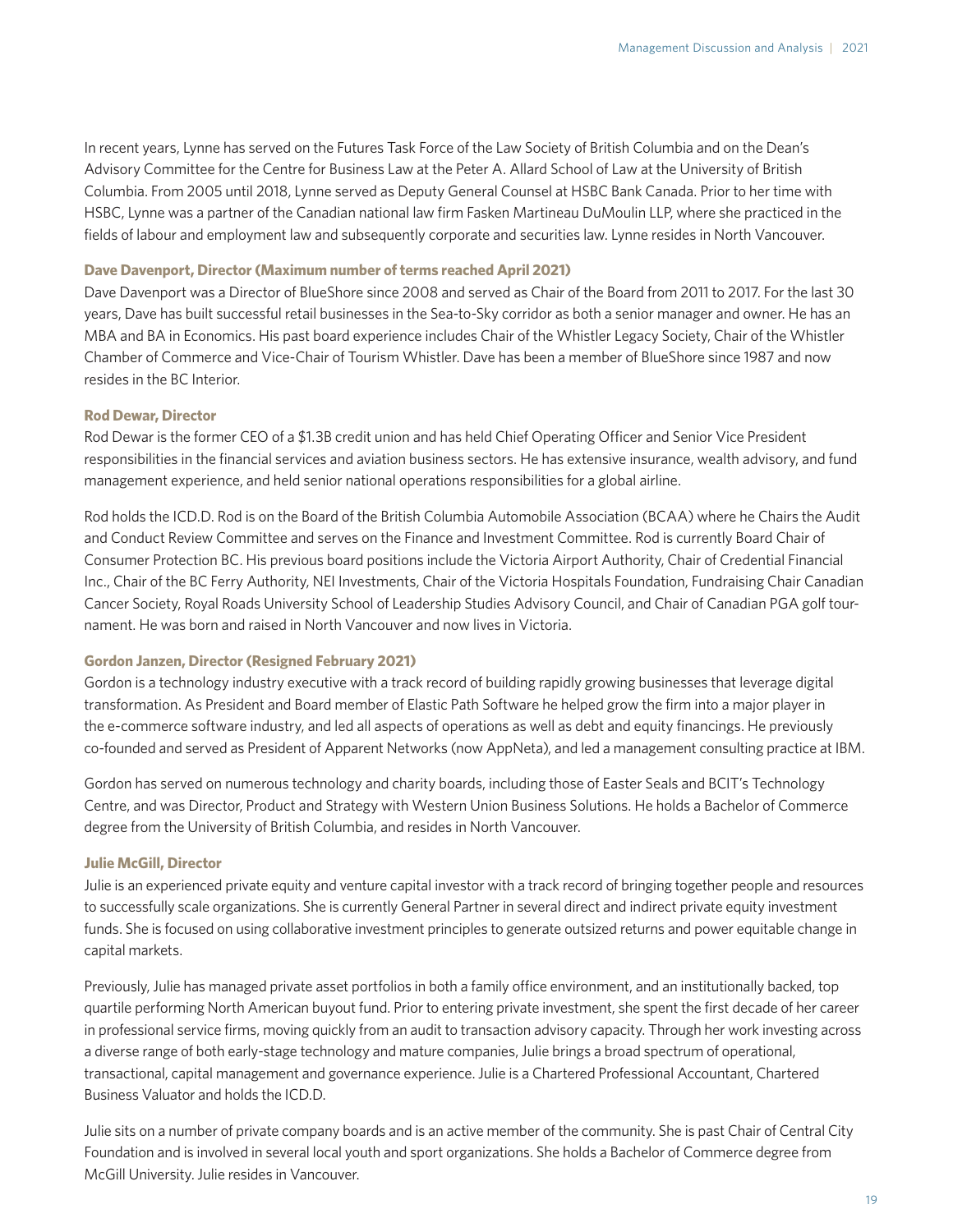#### **Cybele Negris, Director (Elected April 2021)**

Cybele Negris is a successful entrepreneur and CEO & Co-Founder of Webnames.ca, Canada's original .CA registrar. Cybele holds the ICD.D and has served on numerous education, not-for-profit, government and corporate boards over the past 15 years. She currently sits on the boards of the Royal Canadian Mint, BCAA and Science World. In addition, she holds the role of Vice-Chair of Science World and Vice-Chair of the Small Business Roundtable of BC and is part of the Departmental Audit Committee for Agriculture and Agri-Foods Canada.

Cybele has earned many recognitions for her work and contributions including Canada's Top 100 Most Powerful Women, PROFIT W100, BC Business' Most Influential Women in Business and Business in Vancouver's Top 500 Business Leaders, Influential Women in Business and Top 40 Under 40. Most recently, Cybele was inducted into Canada's Marketing, Advertising, PR and Communications Hall of Fame. She speaks at dozens of events each year including TEDx and Level Up Conference. Cybele resides in Vancouver.

#### **Kevin Sandhu, Director (Appointed April 2021)**

Kevin Sandhu is a technology and financial services entrepreneur and investor. He is currently a co-founder, investor, advisor and board member to several technology startups and financing companies across North America.

Kevin is currently a Founder and the CEO of ControlHQ, a modern financial services platform for freelancers and was previously the Founder and CEO of Grow Technologies, an enterprise software company empowering financial institutions with digital banking solutions. Prior to founding Grow, Kevin spent a decade in finance with roles in investment banking and private equity.

A serial entrepreneur from a young age, Kevin started his first technology business before completing high school and went on to build several software businesses during university. He holds degrees in Math and Finance from Simon Fraser University and has earned the Chartered Financial Analyst (CFA) designation. Kevin resides in Vancouver.

#### **Victoria Withers, Director**

With her extensive business background, Victoria brings years of board governance experience to BlueShore. A senior executive at IBM Canada for 30 years, Victoria held the position of General Manager, Western Canada and upon retirement formed VLW Solutions. At VLW Solutions, she provides consulting services to assist organizations in the development and implementation of technology solutions.

Victoria is currently a Director of the Pacific Pilotage Authority and MedicAlert Foundation and has served on the boards of Vancouver Coastal Health, the VGH & UBC Hospital Foundation, Canadian Internet Registration Authority, QHR Technologies, Vancouver Board of Trade and the Telus World of Science. Victoria holds the ICD.D and a Bachelor of Commerce from McGill University. Victoria resides in West Vancouver.

#### **Interlocking Directorships**

Interlocking directorships occur when a director sits on more than one board at a time. In 2021, both Rod Dewar and Cybele Negris had a Director Interlock in common, as both were Board of Directors of the British Columbia Automobile Association (BCAA).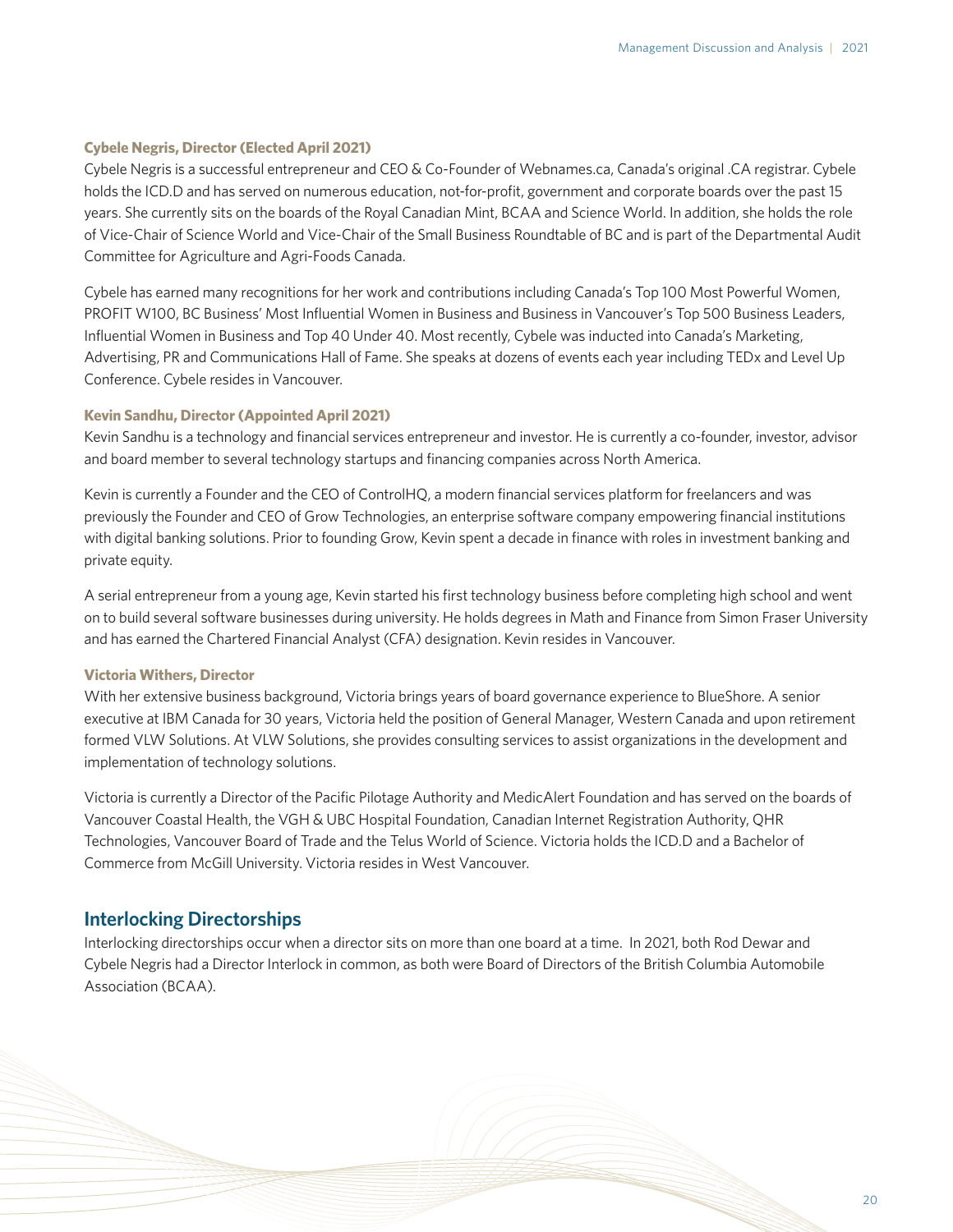# **Director Remuneration**

BlueShore recognizes that corporate governance is a key ingredient to our success. Accordingly, there is a need to attract and retain Directors with appropriate expertise and experience, and remunerate them commensurate with their responsibilities, accountabilities, and expectations.

In 2021, there was no change to the Director Remuneration Policy, as the Board of Directors elected to defer their regularly scheduled review due to the global pandemic. Typically, BlueShore's Director remuneration willl:

- Be set at such a level to be able to attract and retain the experience and expertise that our owners (members) and regulators expect for a financial institution operating in a complex and challenging environment.
- Recognize the workload and exposure to financial, reputational, and legal risks.
- Recognize the different workloads associated with Committee Members, Committee Chairs, the Vice-Chair of the Board and Chair of the Board.
- Broadly align with our comparator group, including similarly sized credit unions in Greater Vancouver, publicly listed companies with revenues of approximately \$100 million annually, and other comparable co-operative organizations.
- Be reviewed biennially by the Governance & Conduct Review Committee of the Board to ensure it adequately compensates Directors for their responsibilities, accountabilities, and expectations. The Committee may review the policy more frequently on an as needed basis.
- Be reported annually in the Management Discussion and Analysis accompanying the Annual Report.

# **Annual Honorariums**

| <b>Responsibility</b>             | $H$ onorarium <sup>1</sup> |
|-----------------------------------|----------------------------|
| All Directors                     | $$30,694$ per annum        |
| <b>Board Chair</b>                | $$24,740$ per annum        |
| <b>Board Vice Chair</b>           | $$6,187$ per annum         |
| Audit Chair                       | $$6,187$ per annum         |
| HR & Compensation Chair           | $$4,506$ per annum         |
| Investment & Loan Chair           | $$4,506$ per annum         |
| Governance & Conduct Review Chair | $$4,506$ per annum         |
| Nominations & Election Chair      | $$4,506$ per annum         |
| Committee Member                  | $$1,976$ per annum         |
|                                   |                            |

1 Annual honorariums, in effect January 1 – December 31, 2021, which are cumulative and include meeting fees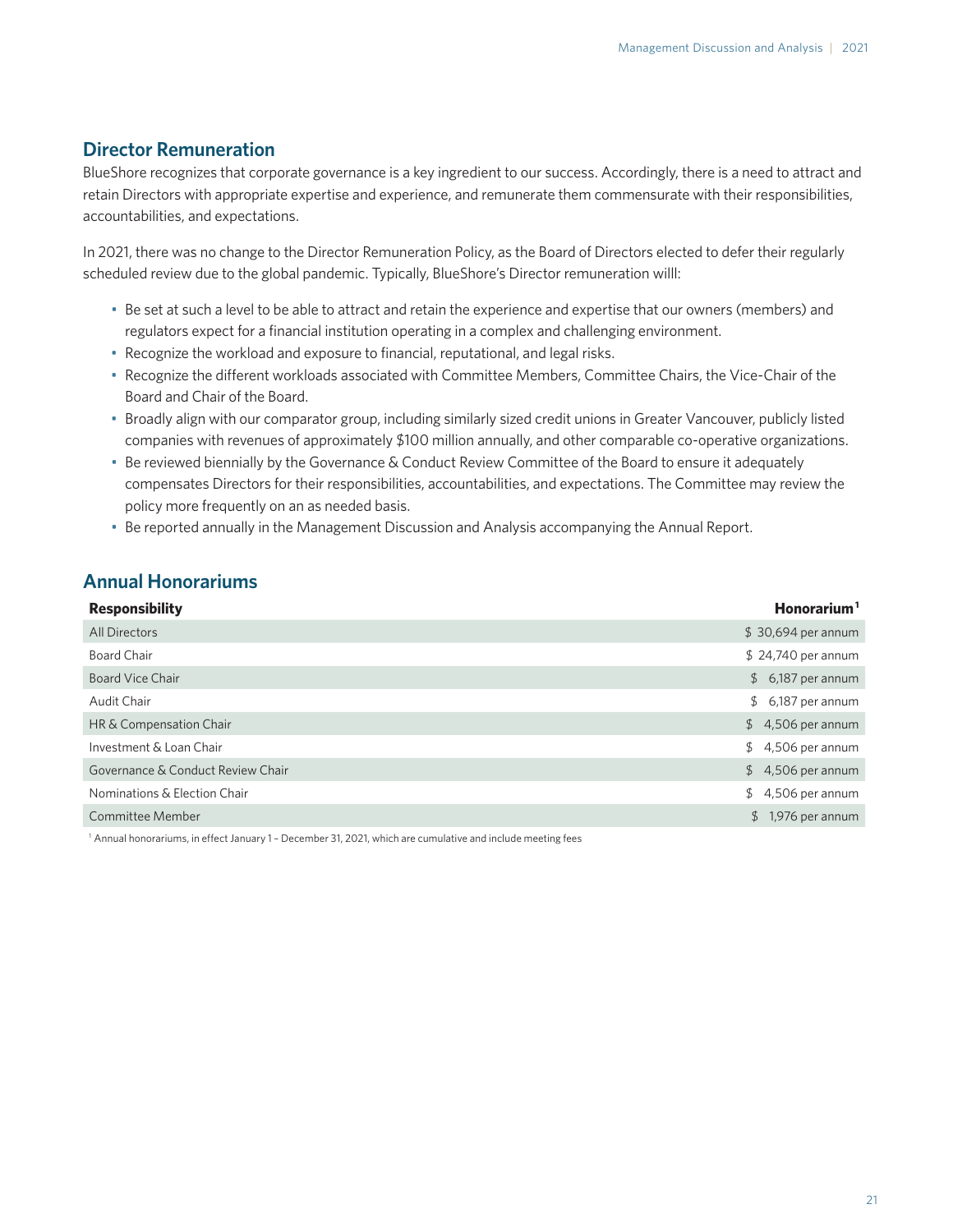### **2021 Board of Directors Attendance and Remuneration**

| 2021<br><b>Directors</b>            | Vice Chair (January - April 2021)<br>Chair (Elected April 2021)<br>Peter Leitch | Vice Chair (Elected April 2021)<br>Diana Chan | Chair (January - April 2021)<br><b>Allan Achtemichuk</b> | Lynne Charbonneau    | (Maximum terms reached)<br>Dave Davenport | <b>Rod Dewar</b>            | (Resigned February 2021)<br>Gordon Janzen | <b>Julie McGill</b>         | <b>Cybele Negris</b> | Kevin Sandhu          | <b>Victoria Withers</b> |
|-------------------------------------|---------------------------------------------------------------------------------|-----------------------------------------------|----------------------------------------------------------|----------------------|-------------------------------------------|-----------------------------|-------------------------------------------|-----------------------------|----------------------|-----------------------|-------------------------|
| <b>CURRENT TERM EXPIRES</b>         | 2024                                                                            | 2024                                          | 2022                                                     | 2023                 | 2021                                      | 2023                        | 2021                                      | 2022                        | 2024                 | 2023                  | 2022                    |
| <b>DIRECTOR SINCE</b>               | 2011                                                                            | 2018                                          | 2010                                                     | 2019                 | 2008                                      | 2017                        | 2017                                      | 2016                        | 2021                 | 2021                  | 2013                    |
| <b>MEETING ATTENDANCE</b>           |                                                                                 |                                               |                                                          |                      |                                           |                             |                                           |                             |                      |                       |                         |
| <b>Board Meetings</b>               | 7 of 7                                                                          | 7 of 7                                        | 7 of 7                                                   | 7 of 7               | $2$ of $2$                                | 7 of 7                      | $2$ of $2$                                | 7 of 7                      | 5 of 5               | 4 of 4                | 7 of 7                  |
| Committee Meetings                  | 7 of 7                                                                          | 13 of 13                                      | 12 of 12                                                 | 13 of 13             | 1 of 1                                    | 8 of 8                      | $2$ of $2$                                | 8 of 8                      | 7 of 7               | 7 of 7                | 10 of 10                |
| <b>COMMITTEES (JAN - APR)</b>       |                                                                                 |                                               |                                                          |                      |                                           |                             |                                           |                             |                      |                       |                         |
| Audit                               | ✔                                                                               | $\blacktriangleright$ Chair                   |                                                          |                      |                                           |                             |                                           | $\blacktriangleright$       |                      |                       | ✔                       |
| HR & Compensation                   |                                                                                 |                                               | ✔                                                        | V                    | ✔                                         |                             | $\blacktriangleright$ Chair               |                             |                      |                       |                         |
| Investment & Loan                   |                                                                                 | ✔                                             |                                                          |                      |                                           | ✔                           |                                           | $\blacktriangleright$ Chair |                      |                       |                         |
| Governance & Conduct Review         |                                                                                 |                                               |                                                          |                      |                                           | $\blacktriangleright$ Chair | V                                         |                             |                      |                       | $\blacktriangledown$    |
| Nominations & Election              |                                                                                 |                                               |                                                          |                      | $\blacktriangleright$ Chair               |                             |                                           | ✔                           |                      |                       |                         |
| <b>COMMITTEES (MAY - DEC)</b>       |                                                                                 |                                               |                                                          |                      |                                           |                             |                                           |                             |                      |                       |                         |
| Audit                               |                                                                                 | $\blacktriangleright$ Chair                   | ✔                                                        |                      |                                           | ✔                           |                                           |                             |                      |                       |                         |
| HR & Compensation                   | $\blacktriangledown$                                                            |                                               | $\blacktriangledown$                                     | $\vee$ Chair         |                                           |                             |                                           | ✔                           |                      |                       |                         |
| Investment & Loan                   |                                                                                 | ✔                                             |                                                          |                      |                                           |                             |                                           | $\blacktriangleright$ Chair |                      | $\blacktriangleright$ | ✔                       |
| Governance & Conduct Review         |                                                                                 |                                               |                                                          | ✔                    |                                           | $\blacktriangleright$ Chair |                                           |                             | $\blacktriangledown$ | ✔                     |                         |
| Interim Risk <sup>1</sup>           | ✔                                                                               | $\blacktriangleright$ Chair                   | ✔                                                        | $\blacktriangledown$ |                                           |                             |                                           |                             |                      |                       |                         |
| Nominations & Election              |                                                                                 |                                               | $\blacktriangleright$ Chair                              | ✔                    |                                           |                             |                                           |                             | $\blacktriangledown$ |                       |                         |
| <b>RENUMERATION AND EXPENSES2,3</b> |                                                                                 |                                               |                                                          |                      |                                           |                             |                                           |                             |                      |                       |                         |
| Director Compensation <sup>4</sup>  | 55,077                                                                          | 49,184                                        | 50,625                                                   | 43,290               | 11,956                                    | 40,412                      | 6,131                                     | 40,445                      | 26,897               | 25,302                | 35,906                  |
| Education Expenses <sup>5,6</sup>   | 495                                                                             | 2,642                                         |                                                          | (984)                |                                           |                             |                                           | 1,444                       | 1,245                | 1,245                 | 235                     |
| Miscellaneous Expenses7             |                                                                                 | 309                                           | 23                                                       |                      |                                           | ÷,                          |                                           |                             |                      |                       |                         |

<sup>1</sup> In 2021 the Interim Risk Committee ran from September to December in 2021

<sup>2</sup> Directors residing outside of BlueShore's trading areas are eligible for reimbursement of travel and accommodation expenses<br><sup>3</sup> Directors residing within BlueShore's trading area, but 50km or more from headquarters are

³ Directors residing within BlueShore's trading area, but 50km or more from headquarters are eligible for reimbursement of automobile mileage expenses to attend regularly scheduled Board and Committee meetings

4 Director compensation includes per diems and technology allowances. The honorarium is intended to compensate for all Director work in the normal course of business, including meeting preparation and attendance, and the substantial interaction of the Directors with Management and other Directors in between meetings. However, a Committee Chair may request approval by the Board Chair for additional compensation in the form of per diems for Committee Members for significant extraordinary hours that may be required over and above normal expectations of the Committee, based on their terms of reference. Additionally, per diems are paid for attending regulatory required courses and approved conferences. In 2021, Interim Risk Committee members, including the Chair, were compensated for their meeting attendance via<br>per diems. Per diems for the year were set as follows: u

<sup>5</sup> Negative education expenses are due to the receipt of a flight credit for cancelled 2020 travel

<sup>6</sup> Education expenses include conference attendance and associated costs

 $7$  Miscellaneous expenses include parking, lunch or coffee meetings, and mileage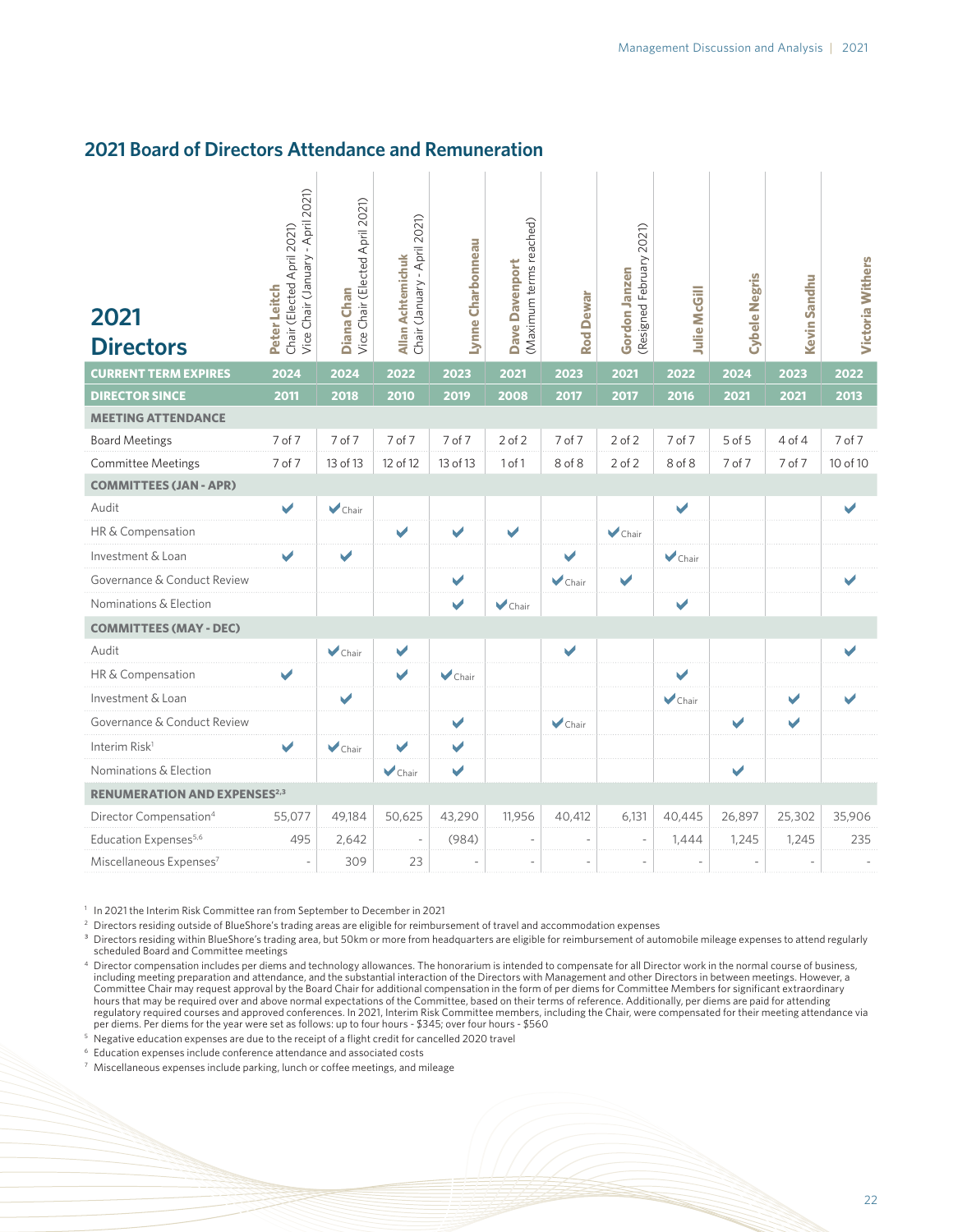# <span id="page-22-0"></span>Executive Leadership Team

### **Executive Background**

#### **Chris Catliff, President and Chief Executive Officer (CEO)**

Chris' hands-on style and action-oriented vision are the driving forces behind BlueShore's growth and success. A veteran of the financial services industry, he has devoted his career to building better credit unions through technology and data analytics. Since joining BlueShore as CEO in 2000, he has led a successful rebranding, technological innovation and strong organic growth, including a fourteen-fold increase of Assets Under Administration.

Chris has broad experience in leading and developing financial institutions through an emphasis on engaged employees and premium client experience, delivered through his concept of Financial Spas®. Previously, Chris held executive positions at Vancity and Citizens Bank where his responsibilities included corporate affairs, credit, treasury, technology, branches and strategy. He has served on over 30 Boards including Central 1, Aviso Wealth Inc., the CUMIS Group, Canadian Northern Shield Insurance, Pacifica Mortgage Investment Corp. and the Filene Research Council. He holds a Master's degree from UBC, the ICD.D designation from the Institute of Corporate Directors and Director qualifications from the Canadian Securities Institute.

#### **Richard Butterworth, Chief Financial Officer (CFO)**

Richard joined BlueShore as CFO in 2017, and is responsible for leading the organization's finance, treasury, legal, risk and compliance, and group businesses (Commercial Lending, Credit, Broker Services, BlueShore Capital Corp. and Leasing). He has over 30 years of business experience in finance and shared services, operations, sales and client management across a number of industry sectors, including financial services, residential real estate services, travel management services, and professional services (audit).

Prior to joining BlueShore, Richard was the COO Canada and EVP North America at Hogg Robinson Group, the EVP Canadian Operations at Brookfield Global Relocation Services, and most recently CEO and Ultimate Designated Person (UDP) at Wolverton Securities. Richard grew up in the U.K., and became a member of the Institute of Chartered Accountants in England and Wales, and holds a B.A. Honours in Accounting and Finance from Liverpool John Moores University. Additionally, he has successfully completed the Partners, Directors and Senior Officers (PDO) course with the Canadian Securities Institute.

#### **Fred Cook, Chief Information Officer (CIO)**

With 30 years of senior leadership experience, Fred provides strategic direction to the Information Technology Solutions, Corporate Business Solutions, and Facilities departments. He leads the planning, design and implementation of technology solutions and standards, helping to position BlueShore as a credible innovator in the financial services marketplace. Fred also oversees the development and evolution of BlueShore's innovative Financial Spa branch design concept. The integration of technology, administrative processes and facility design concepts ensures BlueShore's signature client experience.

Fred currently represents BlueShore as one of the founding members of the Temenos Innovation Collective and is a member of Central 1's Payments Customer Advisory Council and currently chairs Central 1's PayModXchange Committee. He is a past Director and Board Chair of The Exchange Network, and has served on the Hewlett Packard Canada Executive Advisory Board. Fred has also been a blog contributor for Bank Systems and Technology and served on their Readers Advisory Board. He currently leads the Temenos-Microsoft Global Peer Group. Fred and BlueShore's Technology Department have been recognized for their innovative work in a number of enterprise business software applications. Fred's leadership contributions were recognized with the inaugural 2018 Visionary Leadership Award, presented by Temenos.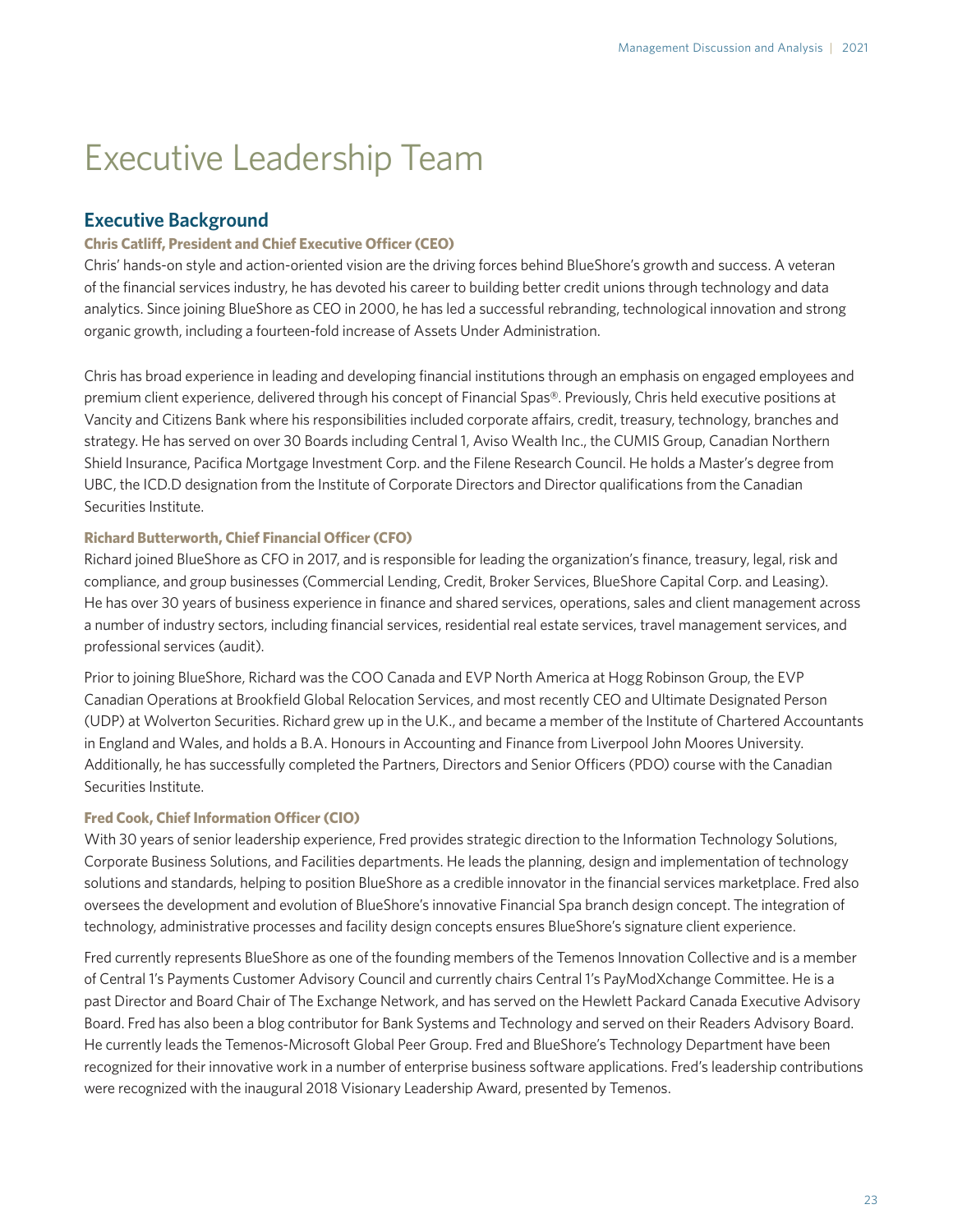#### **Marni Johnson, Senior Vice President, Human Resources and Corporate Affairs (retired May 30, 2021)**

With experience in several industries and over 30 years in financial services, Marni provided overall leadership and strategic direction in the areas of human resources and corporate affairs. She was responsible for ensuring a highly competent, engaged and productive workforce, and for creating corporate and internal communication strategies to maximize employee commitment and achieve corporate goals. She also oversaw BlueShore's processes and framework for governance, strategic planning, legislative affairs, and corporate social responsibility. Marni was a Trustee of the BC Credit Union Employees' Pension and Benefits plans and serves on the Board of Chor Leoni Men's Choir. Marni holds an MBA from the Schulich School of Business (York University), a Bachelor of Science (Mathematics and Economics) from the University of Toronto and the designation of Chartered Professional in Human Resources.

#### **Lori Howe, Interim Chief Human Resources Officer**

With more than 20 years of Human Resources experience across diverse industries, Lori oversees the strategic planning and execution of all facets of HR at BlueShore including culture, recruitment, talent management, employee relations, compensation, benefits, rewards, learning and leadership development. She is responsible for ensuring a highly competent, engaged and productive workforce to maximize the employee experience and achieve corporate goals.

Since joining BlueShore in 2017, Lori has established herself as an advocate for people analytics, continuous improvement and positive transformational change. Along with her BA in Sociology (Queens University), Lori holds the designation of Chartered Professional in Human Resources (CPHR), Compensation Management Specialist and Compensation and Strategic HR Management Certifications (IFEBS), and is a recent graduate of the BlueShore /UBC Sauder School of Business Executive Leadership Development Program.

#### **Reg Marrinier, Chief Retail and Business Officer**

Reg oversees BlueShore's branches, Solution Centre operations, Marketing, Business Group and Wealth Management. With over 20 years of experience in the financial industry, Reg has been instrumental in developing BlueShore's banking, client and investment strategies. Prior to joining BlueShore, Reg held many roles at CIBC including operational leadership positions, as well as strategic build and implementation responsibilities for CIBC's Imperial Service in BC. Reg is frequently called on by the industry to share the client value proposition, and offer evolution and strategic execution successes at BlueShore.

Community involvement over the years has included the Futurpreneur Mentoring Program, BC Children's Hospital and Royal Canadian Marine Search and Rescue as a long-standing board member. Reg holds a Bachelor's of Business Administration from Simon Fraser University and completed the Certified Financial Planning (CFP) designation.

### **Executive Compensation Governance**

BlueShore's executive compensation is overseen by the Human Resources & Compensation Committee (HRCC) of the Board of Directors. The committee makes recommendations to the Board about:

- The CEO's total compensation philosophy
- Total compensation for the CEO
- Structure and plan design for key elements of compensation
- The CEO's performance against objectives

The HRCC also reviews, and approves as appropriate, the CEO's recommended structure and plan design for material elements of compensation for other members of the Executive Leadership Team. The HRCC retains independent compensation expertise to provide advice on the elements, structure and amount of executive compensation.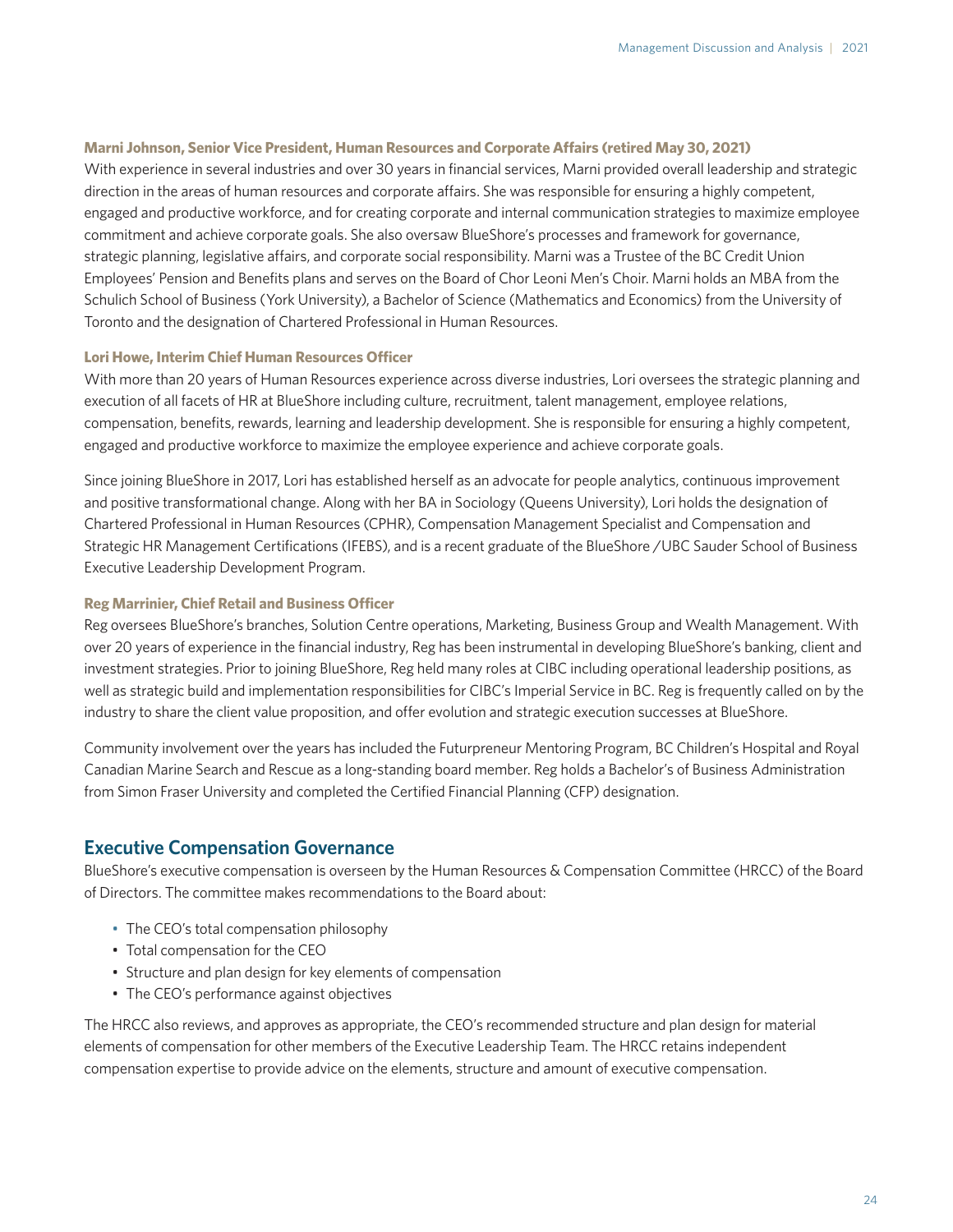### **Executive Compensation Philosophy**

BlueShore's compensation strategy is linked to our business strategy. It rewards the behaviours and performance that will make BlueShore successful. A focus on objectivity and transparency ensures our compensation programs are aligned appropriately with outcomes.

BlueShore provides total compensation that:

- Attracts and retains top executive talent
- Rewards the achievement of short- and long-term results that support BlueShore's strategy
- Encourages behaviours and performance consistent with BlueShore's Risk Appetite Framework

### **Industry Positioning and Comparator Groups**

BlueShore considers competitiveness in the context of total compensation, which includes all material elements of base salary, incentives and benefits (including insured benefits, vacation, perquisites and retirement savings programs).

The executive compensation comparator groups are drawn from the Canadian financial sector. The composition of each comparator group is based on selected financial services organizations that together represent a marketplace where BlueShore would potentially compete for executive talent. These organizations are primarily credit unions and banks, with relevant adjustments for size of the organization and scope of the respective executive roles.

BlueShore targets total executive compensation at the dollar value of total compensation at the 50th percentile (median of the market) compared to the above comparator groups, recognizing when reviewing the two comparator groups that there are differences in compensation practices and structures between credit unions and publicly-traded financial services organizations, and BlueShore's specific position relative to each group will vary.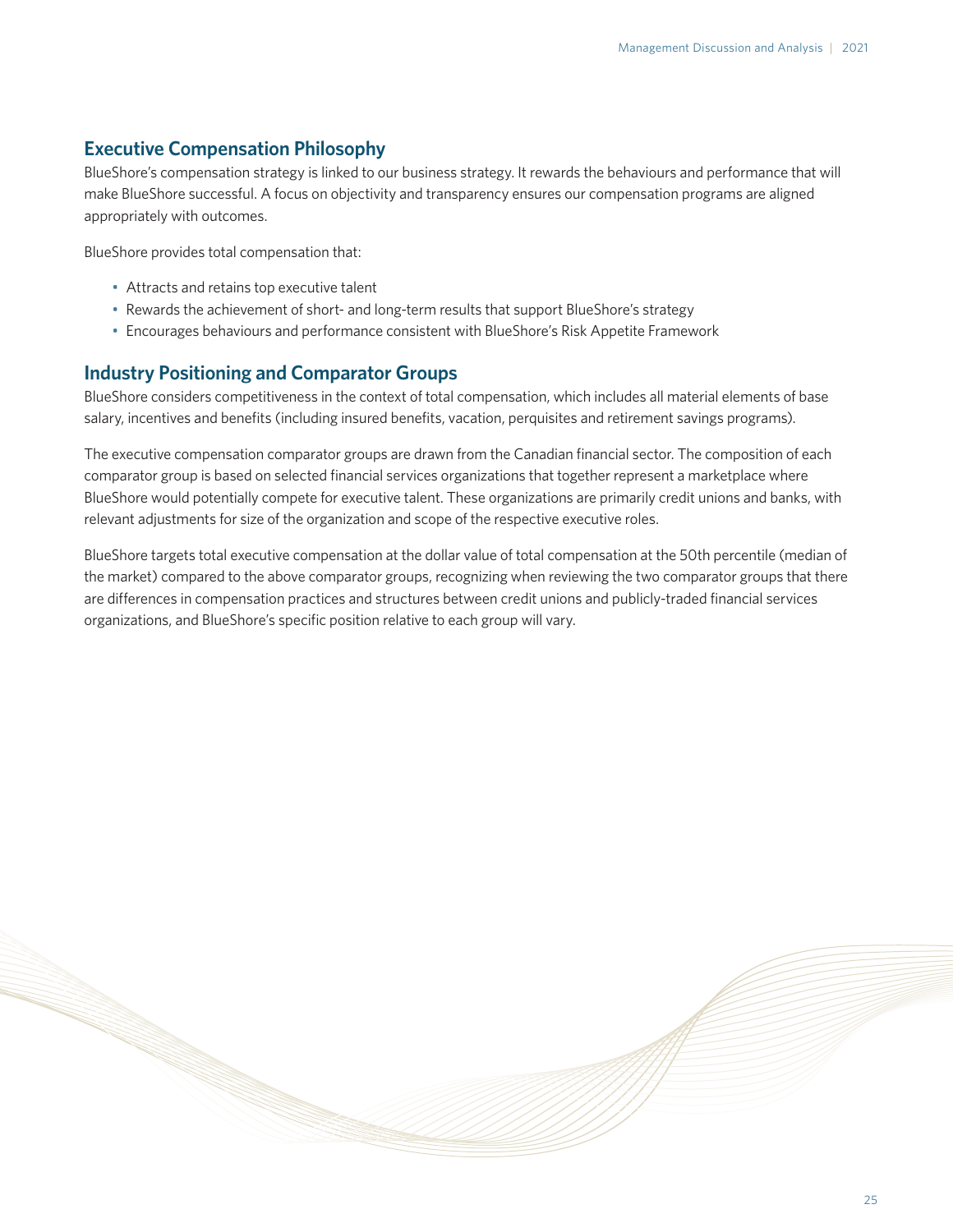# <span id="page-25-0"></span>Chief Executive Officer Performance and Pay Review

Pay-for-performance is a key element of BlueShore's executive compensation philosophy. In addition to base salary, the CEO's compensation program includes cash incentive programs that tie pay to performance on both short- and long-term goals. Consistent with the organization's strategy, BlueShore has adopted substantial weight on at-risk pay relative to base pay.

The Board reserves the right to apply informed judgment to reduce or increase the amount of the CEO's incentive payouts.

# **Components of CEO Compensation**

| <b>Base Salary</b>                            | The CEO's base salary earnings were \$443,507 for 2021                                                                                                                                                                                                                                                                                                                                                                                                                                                                                                                                                                                                                                                    |
|-----------------------------------------------|-----------------------------------------------------------------------------------------------------------------------------------------------------------------------------------------------------------------------------------------------------------------------------------------------------------------------------------------------------------------------------------------------------------------------------------------------------------------------------------------------------------------------------------------------------------------------------------------------------------------------------------------------------------------------------------------------------------|
| <b>Short-Term</b><br><b>Incentive Program</b> | The CEO participates in a Short-Term Incentive (STI) program that rewards performance against<br>pre-defined objectives. This is the same program that most other employees participate in -<br>our Performance Rewards Program. Payments under the STI plan are contingent on achieving a<br>threshold level of performance. For 2021 performance, the CEO's STI was \$331,309, which<br>represents 75% of base salary.                                                                                                                                                                                                                                                                                  |
| <b>Long-Term</b><br><b>Incentive Program</b>  | The CEO participates in a Long-Term Incentive (LTI) program intended to align his interests with the<br>long-term strategy of the organization. LTI payouts are made every year (conditional on<br>performance) as part of a rolling three-year plan. Each year, specific measures and targets are<br>established for each of the next three years. These are tracked annually, with payments under the<br>LTI plan contingent on achieving a threshold level of performance. The payout each year is for one<br>year, based on the average performance of the previous three years. For performance in 2019, 2020<br>and 2021, the CEO's LTI payout was \$447,568, which represents 101% of base salary. |
| <b>Benefits and</b><br><b>Perquisites</b>     | The CEO participates in BlueShore's Flexible Benefits Program with the same terms offered to all<br>employees. Additional benefits and perquisites are also provided, including an annual preventative<br>health assessment, which is a benefit to both BlueShore and the CEO.                                                                                                                                                                                                                                                                                                                                                                                                                            |
| <b>Retirement Income</b><br><b>Programs</b>   | The CEO participates in a Defined Contribution Supplemental Executive Retirement Program<br>(SERP). He receives 12.5% of his prior year earnings (base salary plus STI) contributed to his<br>pension each year. The amount of SERP contribution earned for 2021 was \$93,243.<br>The CEO also has a Defined Benefit Individual Pension Program (IPP) to allow him to receive<br>retirement income in a tax efficient manner. The CEO is personally responsible for funding the<br>contributions related to his past service; the contribution for current service is effected through a<br>transfer of funds from the CEO's SERP.                                                                        |
| <b>Termination</b><br><b>Benefits</b>         | The CEO's employment contract stipulates that if his employment is terminated for cause, no<br>notice, salary, bonuses or benefits are owed to him. If his employment is terminated without cause,<br>there is a 24-month severance package (including salary, bonus and benefits) owed to him.                                                                                                                                                                                                                                                                                                                                                                                                           |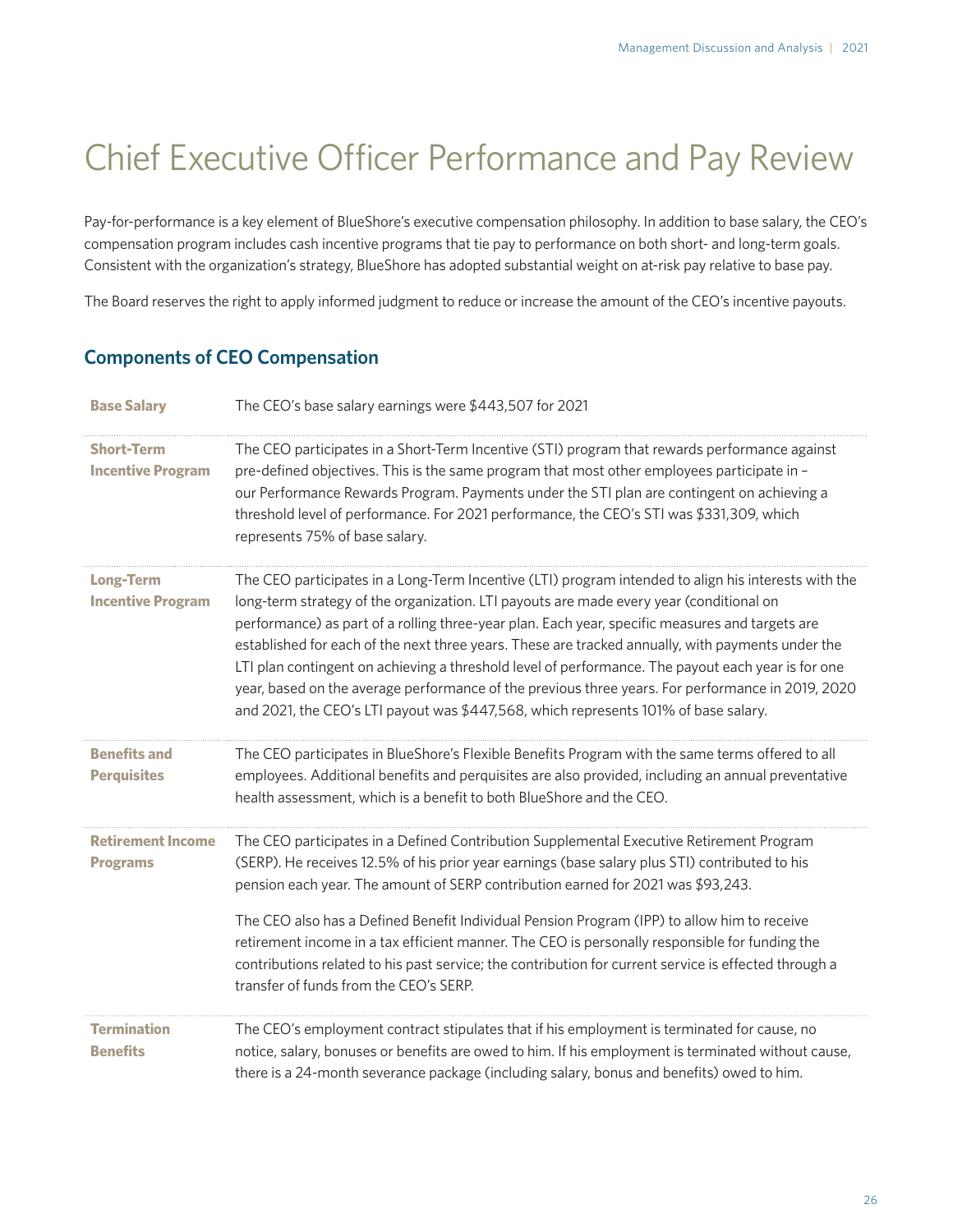#### **Summary Compensation Table – CEO**

The following table presents target total cash compensation for BlueShore's CEO for 2021 at target levels of performance.

#### **2021 Target CEO Total Cash Compensation**

| <b>Base Salary</b> | STI       | LTI       | <b>Target Total Cash</b> |
|--------------------|-----------|-----------|--------------------------|
| \$443.507          | \$199,578 | \$243.929 | \$887.014                |

The following table presents actual total cash compensation for BlueShore's CEO for actual 2021 performance. Short-Term Incentive and Long-Term Incentive payouts are above target, because the CEO exceeded objectives set by the Board.

#### **2021 Actual CEO Total Cash Compensation**

| <b>Base Salary</b> | <b>STI</b> | LTI       | <b>Target Total Cash</b> |
|--------------------|------------|-----------|--------------------------|
| \$443,507          | \$331,309  | \$447.568 | \$1,222,384              |

### **CEO Performance in 2021**

Chris Catliff has consistently met or exceeded very challenging objectives and continues to prove himself an exceptional leader.

In 2021, he led a team that achieved excellent results, including a 17.8% Return on Retained Earnings and organic growth of 5.8% in Assets Under Administration, to \$6.9 billion. Wealth grew by 25.0% in 2021.

Overall, BlueShore enjoyed healthy loan growth in 2021. Our growth rate reflected the strong Greater Vancouver real estate market throughout the year, after considerable pandemic-related uncertainty limited loan growth in 2020.

While leading the organization proactively through the impacts of COVID-19, Chris continued to focus on our three-year strategy, to lead the organization into the future with a focus on our clients, our digital transformation, and ensuring employees and leaders sustain a thriving organization for the long term.

In 2021, BlueShore was named one of Canada's Most Admired Corporate Cultures by Waterstone Human Capital for the fourth consecutive time, and has now been welcomed into Waterstone's Hall of Fame.

Under Chris' leadership, BlueShore has grown to offer highly sophisticated services for our members. Client ratings of BlueShore's service continue to significantly outpace the competition, providing evidence that BlueShore's differentiated strategy is continuing to succeed. Members are benefitting from our financial expertise and dedication to an exceptional client experience.